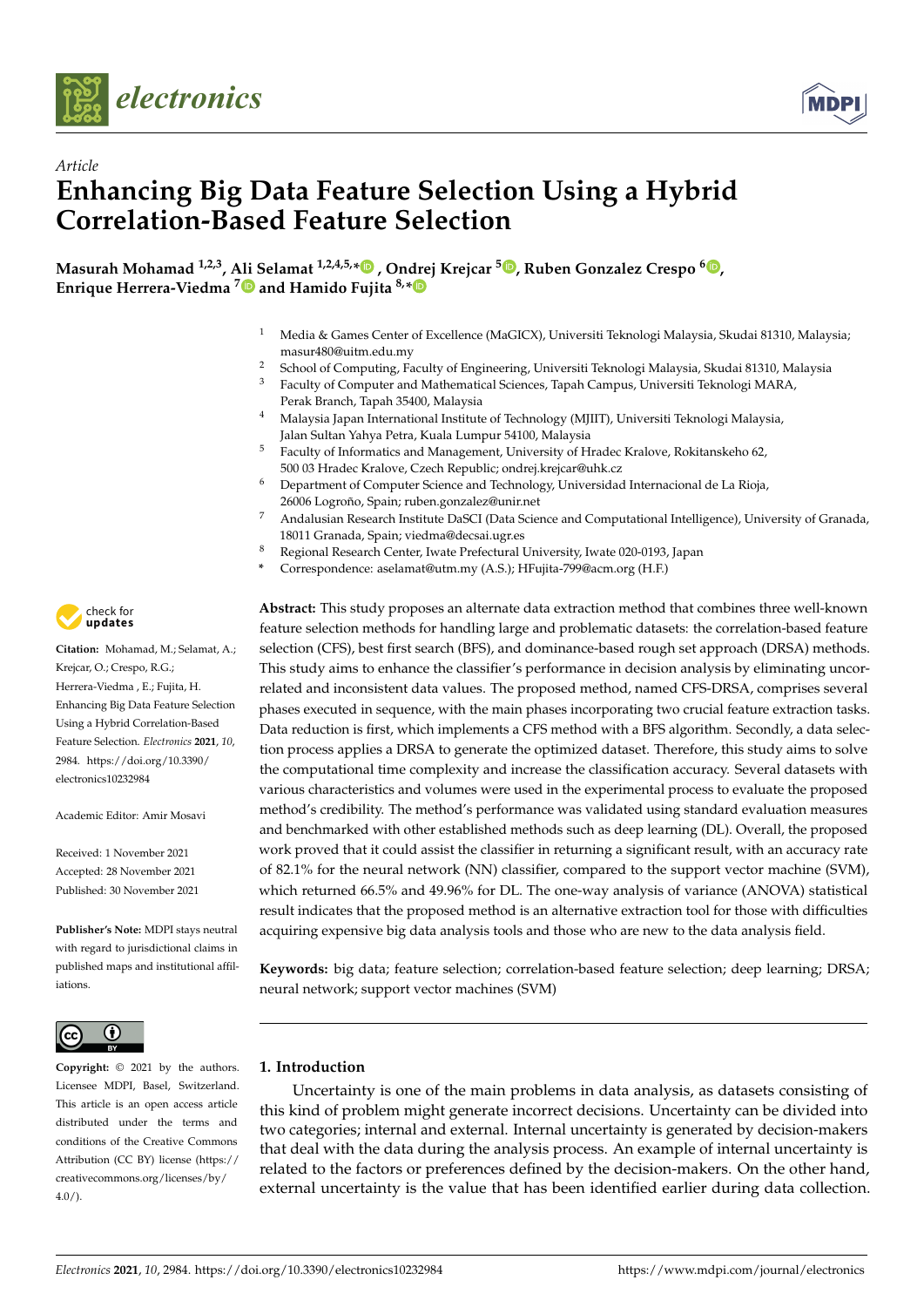However, it needs to be re-analysed by assessing the incoming situation to predict the correct value.

Normally, many researchers prefer to solve internal uncertainty problems that mostly deal with complex information [\[1\]](#page-20-0). For example, Zhang et al. proposed a new method for fuzzy information which was developed with inspiration from the PROMETHEE method. The method uses fuzzy rough sets by [\[2\]](#page-20-1) and a decision-making hybrid method called Intuitionistic fuzzy N-soft rough sets (IFNSRSs), which solves the problem of uncertainty [\[3\]](#page-20-2). However, the uncertainty problem might affect the decision-making process by causing inconsistent and imprecise decisions [\[4\]](#page-20-3). Therefore, uncertainty values need to be processed or analysed. Various methods and algorithms have been proposed to solve the uncertainty problem. One of the more effective methods, known as the feature selection method, is used to eliminate the uncertainty in a dataset. Some of the well-known methods include the fuzzy set theory, probability theory and approximation theory. These methods have proven efficiency when implemented in assisting the decision method, such as the 'classifier' in the decision analysis process. A list of methods, especially on feature selection, have been mentioned by [\[5\]](#page-20-4), in their survey paper; the Bayesian inference method and the Information-theoretic ranking criteria filtering method. However, not all the proposed works were capable of dealing with different kinds of data and problems. Some of the works were specifically constructed to improvise the fundamental theory [\[6,](#page-20-5)[7\]](#page-21-0), while others constructed the hybridised methods to overcome the unresolved problems, especially in the feature selection process  $[8,9]$  $[8,9]$ .

The majority of the proposed feature selection methods considered the characteristics and failed to focus on the volume of the datasets. Therefore, most of the methods had difficulty dealing with big datasets and suffered from memory space and computing time problems. Deep learning (DL) is one method capable of handling big data, especially for classification and recognition processes. It uses a pre-training and fine-tuning process to identify the most optimised attribute set to use in the decision-making task. The DL model that was commonly used for big data features analysis is a reliable DL model used for low-quality data, incremental DL models for real-time data, large-scale DL models for big data, multi-modal DL model and deep computation models for heterogeneous data [\[10\]](#page-21-3). Other than DL, artificial bee colony (ABC) with MapReduce has been proposed to deal with big datasets, whereas ABC was used to select the features and MapReduce was used to deal with the large volume of data [\[11\]](#page-21-4). Additionally, random forest (RF), which is one of the statistical methods, is also well-known for use in selecting the features of big datasets. Several variants of RF were proposed, such as sequential RF (seqRF), parallel computation of RF (parRF), sampling RF (sampRF), m-out-of-n RF (moonRF), bag of little bootstraps RF (blbRF), divide-and-conquer RF (dacRF) and online RF (onRF) [\[12\]](#page-21-5). Several feature selection methods require parallel architecture and high performance computing to be successfully executed. Otherwise, it might increase the cost of hardware and software. For instance, large memory space and effective software like Hadoop MapReduce are needed for the learning and analysis process.

Motivated by the highlighted problems: (i) uncertainty and (ii) large datasets, this paper suggests an alternative hybrid method in the big data extraction process by integrating two well-known single methods in handling the uncertainty problem and large data size issue: Correlation-based feature selection (CFS) and the dominance-based rough set approach (DRSA). Both methods are well-known in identifying the most optimised features where CFS will identify the important features based on the correlation value on each feature with its defined class and can increase the classification performance. Meanwhile, DRSA, an extension of rough set theory, was commonly used to handle uncertainty values by considering the logical inference between an attribute and its defined class. To the best of our knowledge, only a few works have applied single or enhanced CFS and DRSA or the combination of these two methods in handling big datasets with uncertainty problems. Some more recent works that used CFS and DRSA in handling big datasets are from [\[13,](#page-21-6)[14\]](#page-21-7) including our previous work combining CFS with the rough set [\[15\]](#page-21-8).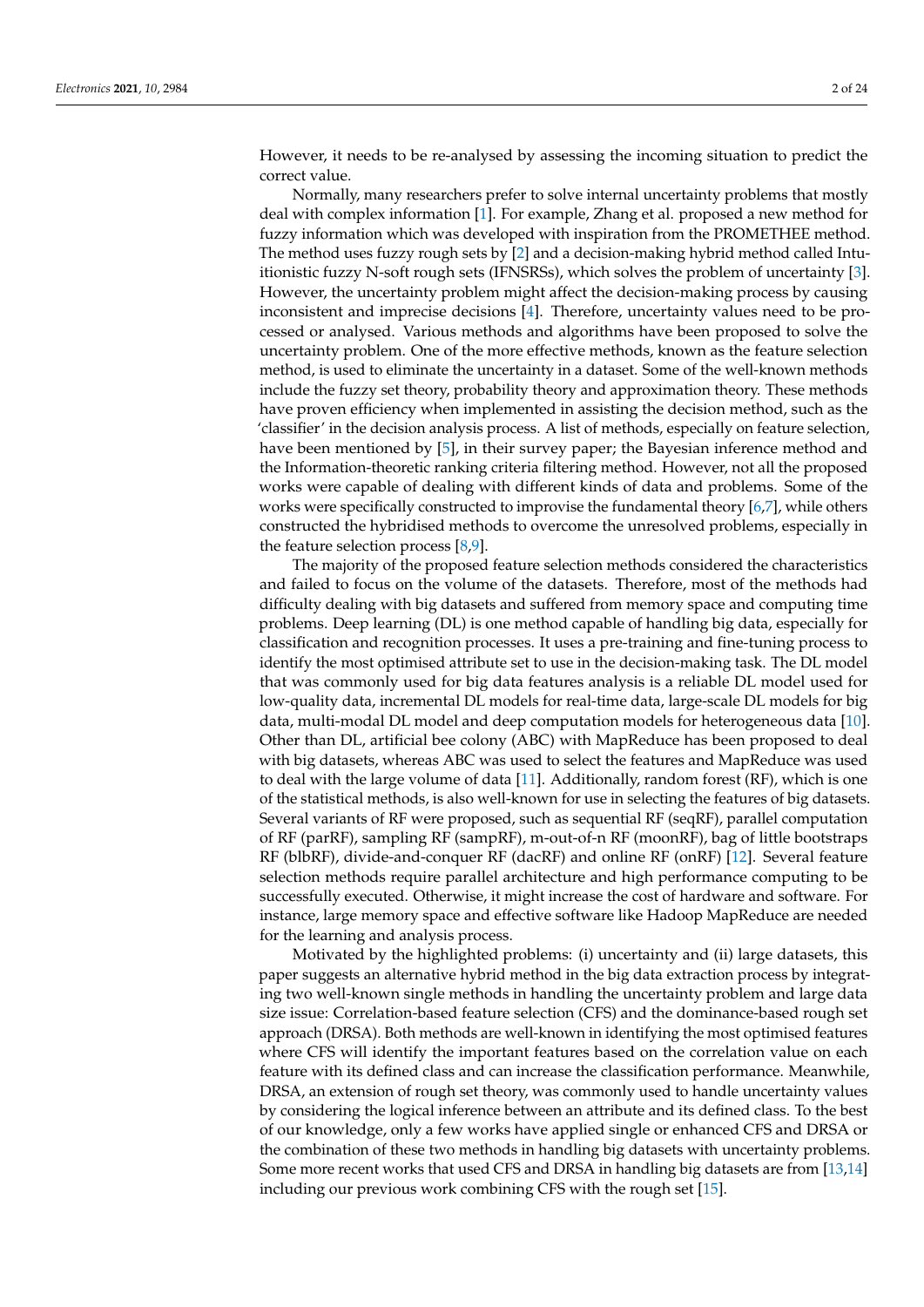This proposed method intends to assess the capability of the combination of CFS and DRSA to assist the classifier in developing the optimized attribute set. CFS will be used to reduce the uncorrelated attributes. Meanwhile, DRSA will eliminate the uncertainty data values in the datasets during the data analysis process. The proposed method will act as a feature selection method for raw datasets, so a cleaned or optimized dataset could be provided to the classifier. Due to the excellent performance of both CFS and DRSA in handling multi-value datasets on many research works, this proposed work tries to combine both methods to achieve a high-performance accuracy rate. This work also tries to evaluate the behavior of the applied datasets that consist of different characteristics after going through the feature selection process and whether they are still effective to be classified.

This proposed work has contributed in two issues associated with big data which are large data volumes, and the different variety of datasets. CFS-DRSA is capable in handling multivalue and large datasets and become one of the effective feature selection methods. Due to this, it also can be implemented in various fields such as healthcare and business operation. The proposed operational framework can be used as a guideline to the decision makers especially in the same area.

Several sections have been built to address the whole phase of the proposed work. Section [1](#page-0-0) introduces the main issues that need to be discussed. Section [2](#page-2-0) presents several essential concepts on the DRSA method, the feature reduction method, the correlationbased feature selection method (CFS), the support vector machine (SVM), and the recent works related to the DRSA feature selection method. Section [3](#page-7-0) elaborates further on the execution of the feature extraction and selection process in the proposed method, followed by Section [4](#page-12-0) discusses the experimental work and obtained results. Finally, Section [5](#page-19-0) concludes the proposed method with recommendations for future work.

#### <span id="page-2-0"></span>**2. Related Works**

Several essential terms and concepts are discussed in this section, including the feature reduction method, the DRSA method, the correlation-based feature selection (CFS) method, the support vector machine (SVM) and the recent hybrid feature selection methods. Explaining these terms and concepts will indirectly increase the user's understanding of the aspects that will be addressed and highlighted in the proposed method.

## *2.1. Feature Reduction Method*

The feature reduction method is a technique used to eliminate attributes defined by decision-makers using selected algorithms such as the 'soft set parameter reduction algorithm' [\[16\]](#page-21-9) and the 'best first search algorithm' [\[17\]](#page-21-10). It can also help decision-makers to analyse and identify the set of important attributes in the datasets [\[18\]](#page-21-11). The feature reduction method, also known as 'attribute reduction' or 'feature extraction' in some application areas, is implemented in the pre-processing phase as the data need to be cleaned from any issue. Different approaches have been introduced and implemented by researchers. The well-known approaches are based on the correlation between the attribute that selects the highly relevant features in the available dataset such as the correlation-based feature selection (CFS) [\[19\]](#page-21-12), maximal discernibility pairs, Gaussian kernel, fuzzy rough sets [\[5\]](#page-20-4), and measuring dependency through the Chromosomal fitness score like the rough set-based genetic algorithm and Rough sets-based incremental calculation dependency [\[20\]](#page-21-13).

The feature reduction process result is an optimised reduction set that will be used in the data analysis phase. It helps the analysis method, such as the classifier and prediction method, in producing the best solution. Many research works have proved that decisions can be made effectively with feature reduction assistance, and problems easily solved [\[21\]](#page-21-14). RST, soft set theory (SST), and fuzzy set theory (FST) are among the most effective feature reduction methods in dealing with uncertainty and inconsistency problems [\[22](#page-21-15)[,23\]](#page-21-16). These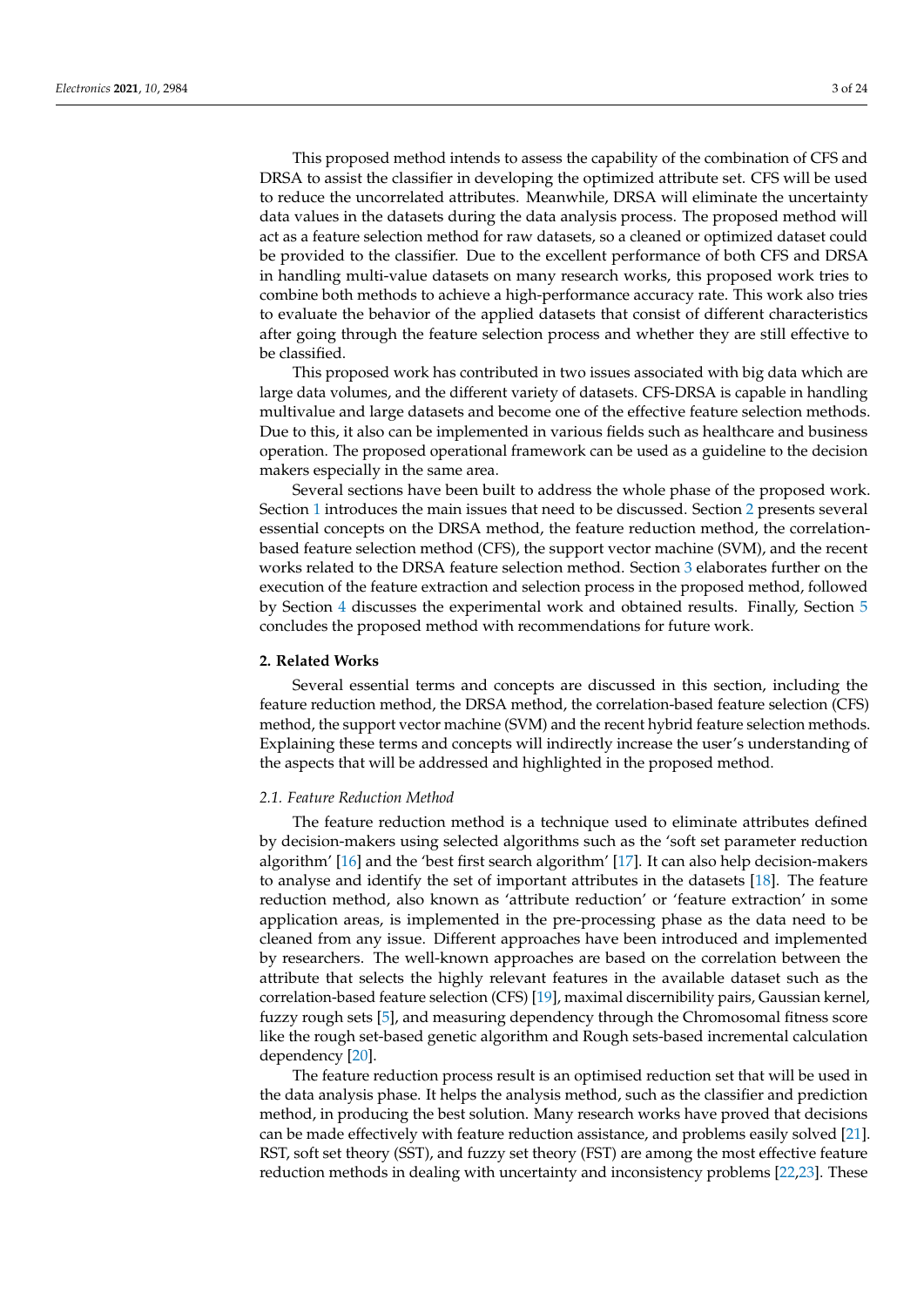theories have inspired many researchers to produce new theories that solve different kinds of data problems.

#### *2.2. Rough Set Theory (Rst)*

Rough set theory (RST) is one of the outperforming feature reduction methods widely used in research. Pawlak initiated in 1997, using a mathematical approach in dealing with uncertainty, imprecision, and vagueness [\[24\]](#page-21-17). The basic concept of the rough set is defined as:

**Definition 1.** *If the universe set U is a non-empty finite set and σ is an equivalence relation on U. Then,* (*U*, *σ*) *is called an approximation space. If X is a subset of U, X either can be written or not as a union of the equivalence classes of U. X is definable if it can be written as a union of some equivalence classes of U or else it is not definable. If X is not definable, it can be approximated into two definable subsets called lower and upper approximations of X as shown below [\[9](#page-21-2)[,25\]](#page-21-18).*

- $app(X) = \bigcup \{ [x]_{\sigma} : [x]_{\sigma} \subseteq X \},\$
- $\overline{app}(X) = \bigcup \{ [x]_{\sigma} : [x]_{\sigma} \cap X \neq \emptyset \}.$

*A rough set is comprised of*  $(app(X), \overline{app}(X))$ *. Boundary region is when the set*  $\overline{app}(X)$ *– app*(*X*). Therefore, if  $app(X) = \overline{app}(X)$ , *X* is definable. If  $\overline{app}(X)$ –app(*X*), then *X* is an *empty set.*

*For a set of X, app*(*X*) *is the greatest definable set contained in X, whereas*  $\overline{app}(X)$  *is the least definable set containing X.*

In the decision-making process and especially in the feature reduction task, the RST theory promotes several advantages, such as searching vague data, making the algorithm easily understandable and managing a large size of datasets [\[24\]](#page-21-17). Some works have proposed research frameworks involving RST, enhancing the fundamental theory according to the specific area, while some of the other works integrated the RST with other theories or methods to enhance the capability of each combination [\[26–](#page-21-19)[28\]](#page-21-20). For example, the dominance-based rough set (DRSA) [\[29\]](#page-21-21), the variable precision dominance-based rough set (VP-DRSA) [\[30\]](#page-21-22), fuzzy rough set model [\[5\]](#page-20-4), fuzzy soft sets and rough sets [\[16\]](#page-21-9) and the trapezoidal fuzzy soft set [\[31\]](#page-21-23).

DRSA has been widely used in solving uncertainty and inconsistency problems, proposed specifically to deal with ordinal datasets. Motivated by these existing works and with little focus on the expansion of the DRSA, this paper aims to extend the previous work on the DRSA and evaluate the performance of the proposed hybrid DRSA method in dealing with high volumes and dataset varieties. In addition, this paper also conducts several experiments on the nominal dataset to evaluate the ability of DRSA to analyse other types of data instead of the ordinal type. The experimental work outcome is expected to bring favourable performance results of the two main processes at the data reduction phase and data selection phase.

#### *2.3. Dominance-Based Rough Set Approach (Drsa)*

DRSA was an extension of the classical rough set approach (CRSA) and was inspired by Pawlak's work [\[32\]](#page-21-24). In 2010, Greco et al., extended the CRSA to address and overcome the limitation in dealing with nominal data only. Moreover, only the classification process could be handled by the CRSA. The specific function of the DRSA is to deal with ordinal data; however, it also can be used in dealing with other types of datasets. Due to the multiple abilities of DRSA in handling different kinds of criteria in the dataset, it is also known as the 'multi-attribute criteria method'. In the data analysis process, the selection concept "if:else" has been used since the data must go through with two essential conditions before it is assigned to the specific value. During the analysis process, the attribute that represents the condition will be set as 'criteria' that need to be analysed, and the attribute that represents the decision will be set as 'ordered preferences' or pre-defined classes. The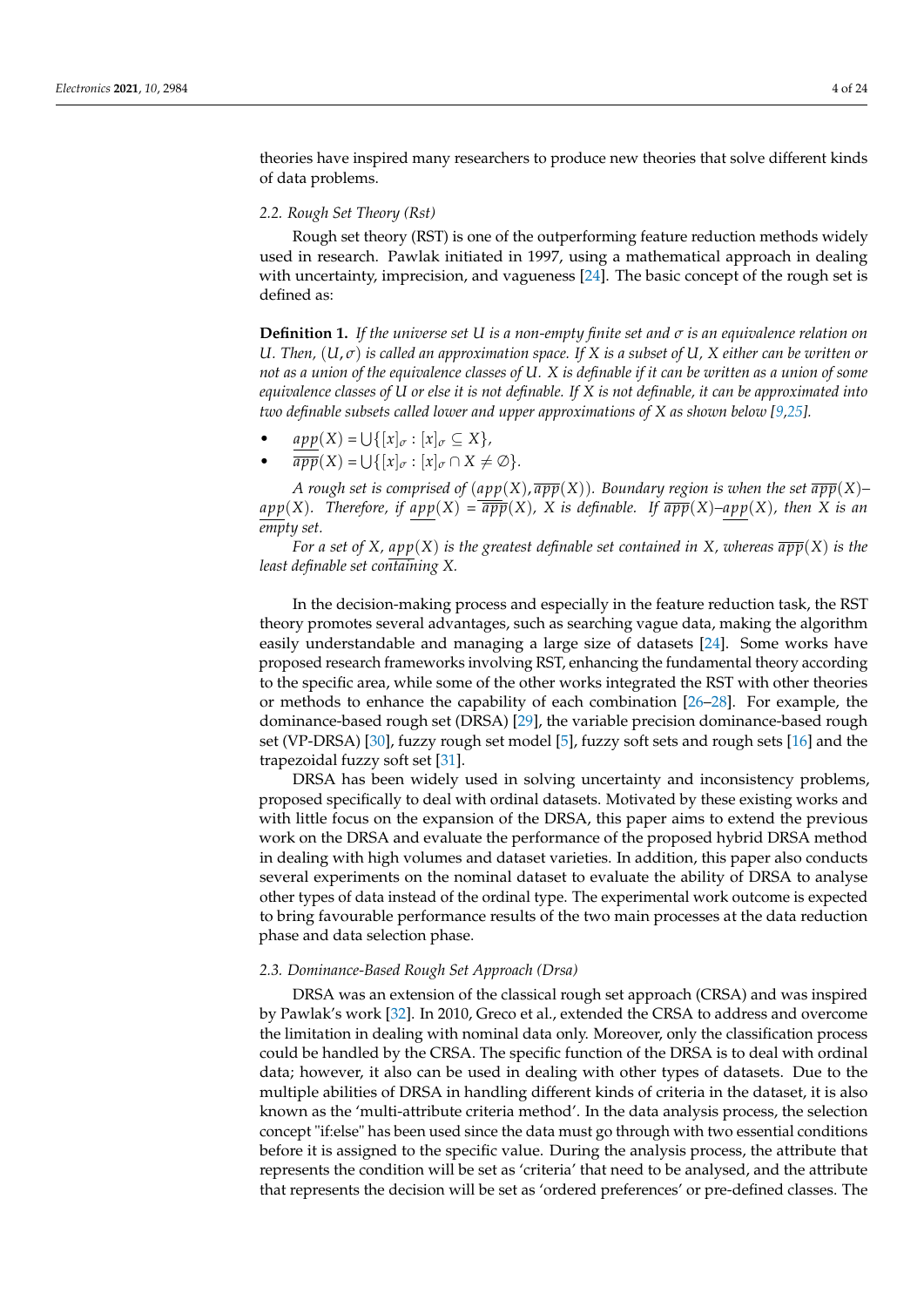knowledge, which is also known as 'dominance relation' will be presented as sets of objects and classes that consist of the integration of several sets of upper and lower classes.

Normally, DRSA presents the data in a decision table format. The result of the analysis process is in the reduction of the set list where the reduction set can be of more than one value. In addition, the intersection of the row and column in the table represents the value, which is important in the analysis process. Thus, the decision rules can be created by calculating the approximation between the upper and lower classes' values. Classification, optimisation, and ranking are the only three tasks that DRSA can solve [\[33\]](#page-21-25). Five requirements must be followed when producing the rules of decision based on real, probable, and approximate conditions between *D*≥ -decision rules and objects *x* [\[29\]](#page-21-21):

- Certain *D*<sup>≥</sup> -decision rules, have lower profile details for objects owned by *Cl*<sup>≥</sup> *t* without ambiguity.
- Possible *D*<sup>≥</sup> -decision rules, have lower profile details for objects owned by *Cl*<sup>≥</sup> *<sup>t</sup>* with or without ambiguity.
- Certain  $D_{\leq}$  -decision rules, have upper profile details for objects owned by  $Cl_f^{\leq}$ without ambiguity.
- Possible *D*<sup>≤</sup> -decision rules, have upper profile details for objects owned by *Cl*<sup>≤</sup> *<sup>t</sup>* with or without any ambiguity.
- Approximate *D*≤≥ -decision rules, have concurrently lower and upper profile details for objects owned by  $Cl_s \cup Cl_{s+1} \cup ... \cup Cl_t$  without possibility of discerning the class.

The certain rule indicates that only certain information will be processed from the original dataset, while the possible rule indicates possible information, and the approximate rule indicates uncertainty information.

#### *2.4. Correlation-Based Feature Selection (Cfs) Method*

The correlation-based feature selection method, also known as CFS, is one method that can select the best features of a big dataset. The CFS will identify the best feature based on the association, firstly between the features and their paired features, and secondly between features and their defined category.

The formula to identify the most correlate attribute in the dataset is shown in Equation [\(1\)](#page-4-0) [\[34\]](#page-21-26).

<span id="page-4-0"></span>
$$
cr_{zc} = \frac{f\overline{cr_{zi}}}{\sqrt{f + f(f - 1)\overline{cr_{ii}}}}
$$
\n(1)

where  $cr_{zc}$  is the heuristic value of a subset attribute for f number of attributes,  $\overline{cr_{zi}}$ represents the average value of correlations between the attributes and the class, and  $\overline{cr_{ii}}$  holds the average value of inter-correlation between attribute pairs. To reduce data dimensionality, the subset with the highest *crzc* value is utilized.

Importantly, CFS is one of the multivariate feature selection methods that implement a heuristic search to analyse the best features to be used in the dataset. The best features are chosen based on the level and the significant correlation value between the feature and its class [\[34\]](#page-21-26). Accordingly, this ability makes CFS one of the most widely used methods implemented in the feature extraction process, especially in big data application areas. Notwithstanding, CFS has also shown many significant results that aid decision-makers in improving the decision analysis process's performance.

The main advantage of CFS is that it requires less computational complexity compared to Wrappers and other approaches. However, the performance of the learning algorithm is not as promising as wrappers and embedded approaches. Thus, many researchers took the initiative to improvise and enhance CFS's capability by integrating it with other feature selection methods. For instance, a combination of CFS and BFS where CFS acts as an attribute evaluator and BFS acts as a searching method in the attribute analysis process [\[35\]](#page-21-27). CFS has been widely implemented to deal with many applications such as to solve the issue of high dimensional data [\[36\]](#page-21-28) and parallel computing [\[13\]](#page-21-6), complex datasets [\[35\]](#page-21-27) and medical [\[37,](#page-21-29)[38\]](#page-21-30). It is recently reported that CFS helped the decision-makers increase the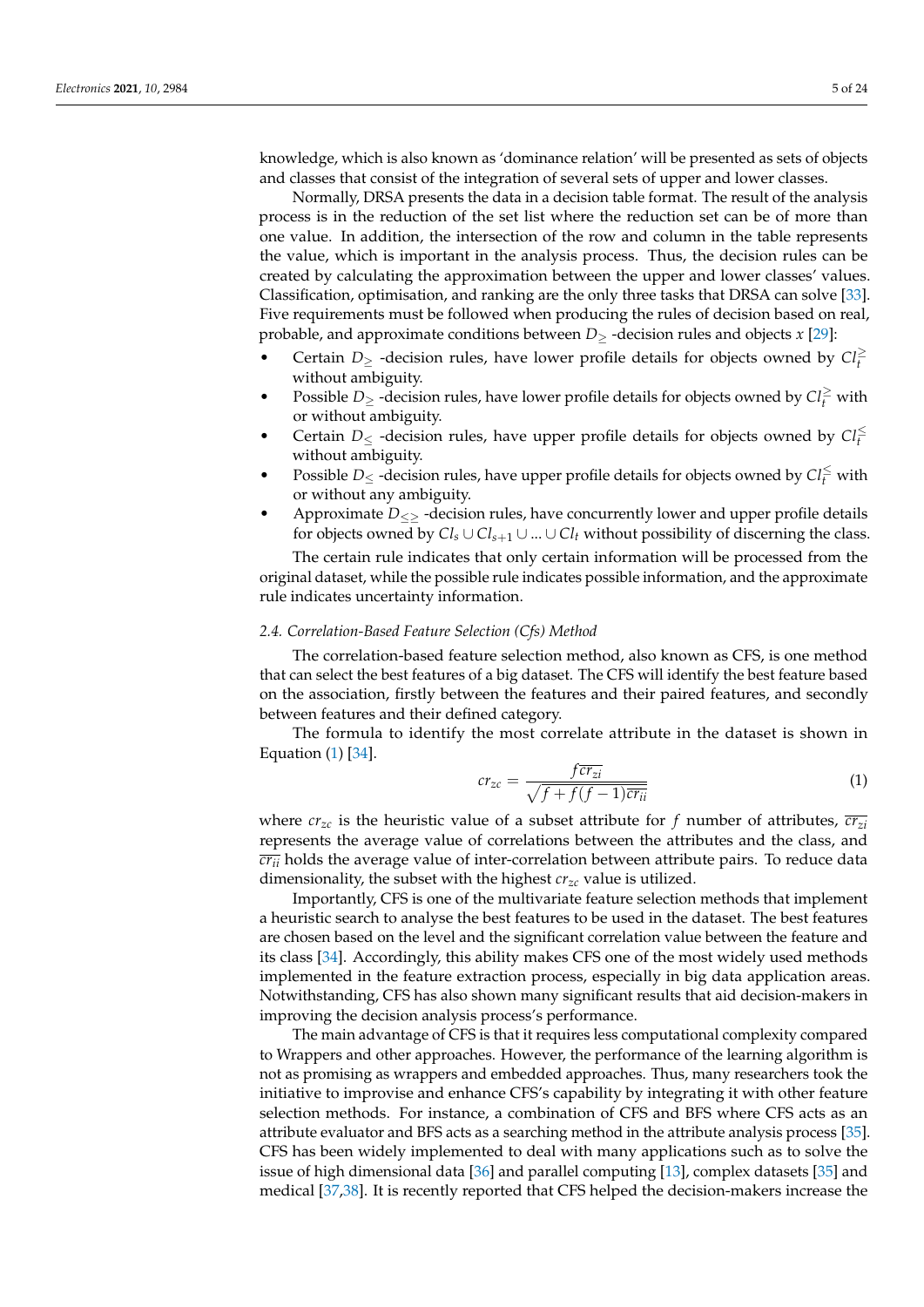decision-making performance by optimising the capability of the existing decision analysis methods and became one of the frequently used feature selection methods [\[39\]](#page-22-0).

#### *2.5. Best First Search (Bfs)*

The BFS is based on a heuristic search algorithm that deals with open and closed lists of the node tree. An open list represents the front node, while a closed list represents the extended node tree. Each node has its own unique value and is evaluated using a cost function value. The algorithm will be ended when the goal node is found. Normally, the goal node will be selected if the cost function returns at a minimum cost value [\[40\]](#page-22-1). Breadth-first search, Dijkstra's single-source shortest-path algorithm, and the A\* algorithm are several examples of BFS methods [\[41\]](#page-22-2). These algorithms are different in terms of cost function calculation. If the cost function is related to the depth of the node in the tree, the best first search is defined as a breadth-first search. This algorithm will focus on the specified depth first then followed by extending the value into greater depth. If the tree has a different cost value of edges and the node  $(n)$  cost is  $g(n)$ , then the sum of the edge costs starting from the root to node *n* is defined as Dijkstra's single-source shortest-path algorithm.

Meanwhile, the A\* algorithm is the extension of Dijkstra's single source shortest-path algorithm by adding the cost function to heuristic cost estimation  $h(n)$  from node *n* to the goal node; A\* algorithm will return the minimum cost result if the *h*(*n*) never exceeds the actual cost of node *n* to the goal. The definition of the A\* algorithm is as follows,  $f(n) = g(n) + h(n)$  where *n* represented as the node. BFS is one of the most used searchbased algorithms and is able to return lower bound feed-back of data values quickly, at the expense of wasteful reconstruction of discarded solutions [\[17\]](#page-21-10). In other words, BFS provide the output based on the lower bound value of the available solutions within the search nodes [\[42\]](#page-22-3). However, BFS suffers from memory complexity when dealing with large datasets. Surprisingly, it returns good results when combined with CFS selection method from the previous experimental work compared to other search algorithms like the genetic algorithm and genetic search [\[15\]](#page-21-8). Thus, this study will combine the previous work between CFS and BFS with another outstanding feature selection method, DRSA.

#### *2.6. Support Vector Machine (Svm)*

A support vector machine (SVM) is one of the machine learning tools used to analyse a dataset's features. SVM analyses the features of the dataset found on a hyperplane or line weightage value. The most effective hyperplane is one that exhibits the most significant value and its global value. Therefore, the SVM is capable of identifying nonlinear relationships among datasets [\[43\]](#page-22-4). Moreover, it is a popular supervised learning algorithm typically used as a classifier, returning good results in the decision analysis process. Some of the application fields that have taken advantage of their capabilities are face prediction, text classification, engineering, and the statistic and learning theory [\[44](#page-22-5)[,45\]](#page-22-6).

#### *2.7. Recent Works Related to the Drsa Feature Selection Method*

A variety of new DRSA approaches have been proposed, given the weakness of the existing DRSA system. For example, Reference [\[6\]](#page-20-5), suggested enhancing fundamental DRSA, making it possible for the original DRSA to manage nominal attributes by including information from the decision table. Compared with other traditional rule-based methods, this method has successfully returned high classification results. Reference [\[33\]](#page-21-25), proposed a new extension of DRSA for handling composite ordered data that consisted of multiple types of data, which are dynamic maintenance of the lower and upper approximations under the attribute generalisation, missing attributes, numerical, interval-valued and categorical. The proposed work improved the processing time compared to the nonincremental method. Reference [\[46\]](#page-22-7), modified the complexity of the conventional DRSA approach by proposing new algorithms to calculate the upper and lower approximation; thus, reducing 50% of the processing time. DRSA also inspired Huang et al., to combine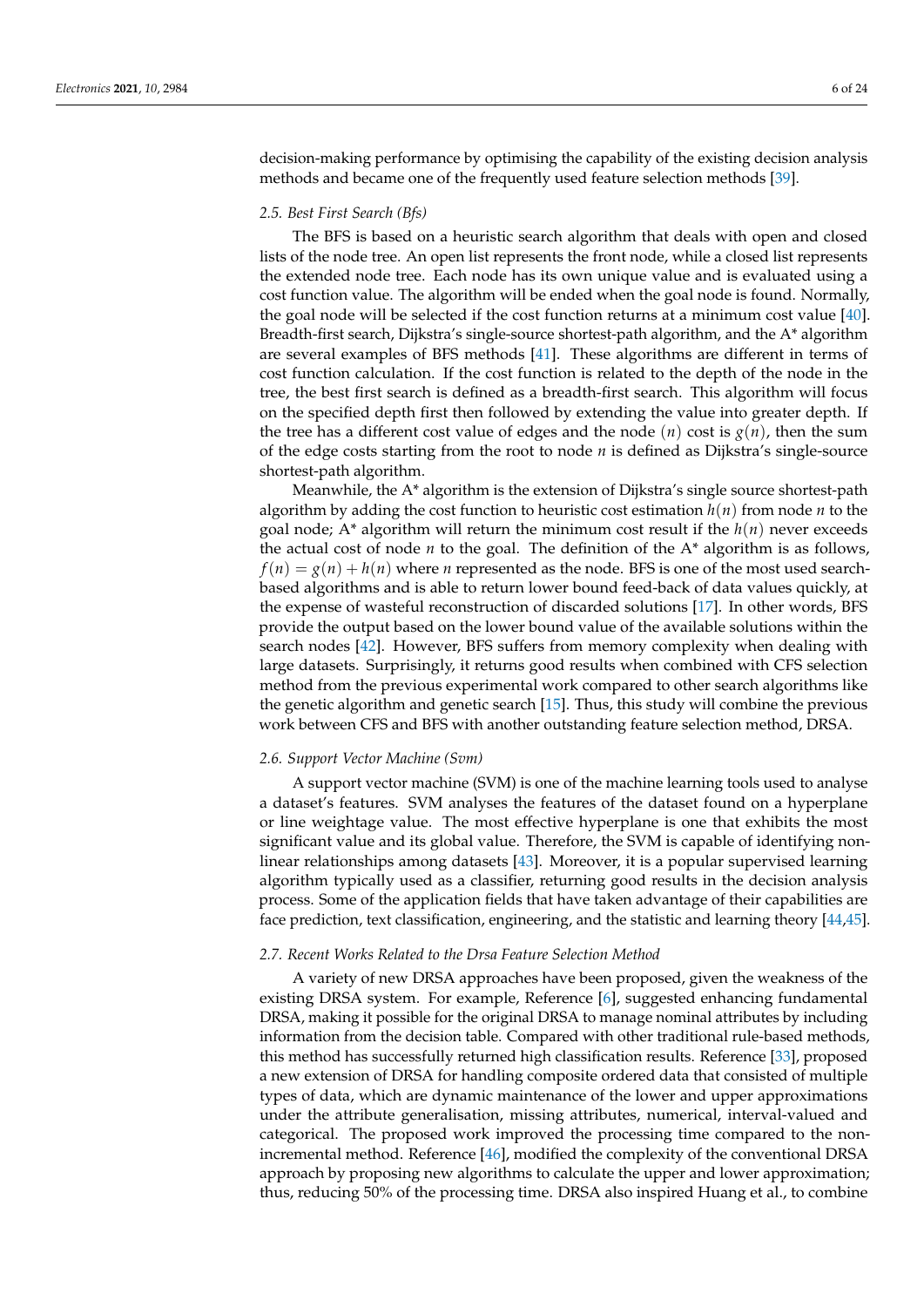the dominance-based and multi-scale intuitionistic fuzzy (IF) approach to represent multilevel data structures in a decision table. The results of this study have generalised the fundamental approach of rough set theories and the DRSA itself so that a new multi-scale approach named multi-scale dominance-based intuitionistic decision table (MS-DIFDT) was proposed in selecting an optimal set of data [\[47\]](#page-22-8). Furthermore, some of the researchers preferred to use DRSA as a method of analysis. For example, Reference [\[48\]](#page-22-9), proposed a method that could combat poverty. Reference [\[49\]](#page-22-10) proposed an analysis method that could examine employees' perception in the workplace, while Reference [\[50\]](#page-22-11) suggested a work that could deal with incomplete ordered information systems.

#### *2.8. Existing Works on Feature Selection Methods*

Rough set and fuzzy set theories are examples of the methods that have failed to become a good parameterisation tool, and it has been proven by Molodtsov, who proposed an SST to overcome the issue of parameterisation incompatibility. However, the limitation of the existing parameterisation methods depends on certain factors, such as the improper selection of hardware and software. Not only rough set and fuzzy set theories difficulties, but other parameterisation methods are also experiencing difficulties in analysing the large size of data that have caused the need for significant memory space and resulting in long processing time. The following item and Table [1](#page-7-1) presents the advantages and disadvantages of previous works on hybrid feature selection methods.

- 1. Fuzzy rough sets feature selection method [\[51\]](#page-22-12) is used as a feature selection method based on fuzzy divergence measure. However, it requires a long processing time for large size datasets.
- 2. Multi-label fuzzy rough set (MLFRS) method [\[52\]](#page-22-13). This method was proposed for multi-label learning and is able to identify the exact different classes' samples based on the whole label space. It can also obtain robust upper and lower approximations of the datasets and outperformed when compared to other state-the-art algorithms. It performed better when using larger data instead of 5000 samples for each dataset.
- 3. Novel fuzzy rough set methods based on the PROMETHEE method [\[2\]](#page-20-1). It is a dynamic method able to solve complex multi-criteria decision-making problems. It is scalable and capable of solving complex criteria; however, the proposed method is only applicable to a single decision-maker and not applicable for group decision-making.
- 4. Fuzzy parameterised complex multi-fuzzy soft set (FPCMFS-set) [\[53\]](#page-22-14). It was proposed to improve the existing method by adding the time frame in analysing multidimensional data by providing the basic notation on complement, union, and intersection operations. However, the proposed work only provides the proof of the definitions without testing any real-world dataset.
- 5. Soft dominance-based rough sets [\[54\]](#page-22-15). It was proposed to improve Pawlak's and Sun's methods in solving multi-agent conflict analysis decision problems. Overall, the proposed method only performs benchmarking on Sun's method and on labour management negotiation problems.
- 6. Hybrid fuzzy multi-criteria decision methodology model using best-worst method (BWM) and MARCOS (measurement alternatives and ranking according to copromise solution) approaches. This work is proposed to rank the list of the appropriate hydrogen solutions for public transport with buses [\[55\]](#page-22-16). This work only tested the proposed model on certain type of data.
- 7. Weighted aggregated sum product assessment (WASPAS) approach based on the fuzzy Hamacher weighted averaging (FHWAA) function and weighted geometric averaging (FHWGA) function to rank the supply chain and sustainability measures. This work also focused on specific data which is on electric ferry [\[56\]](#page-22-17).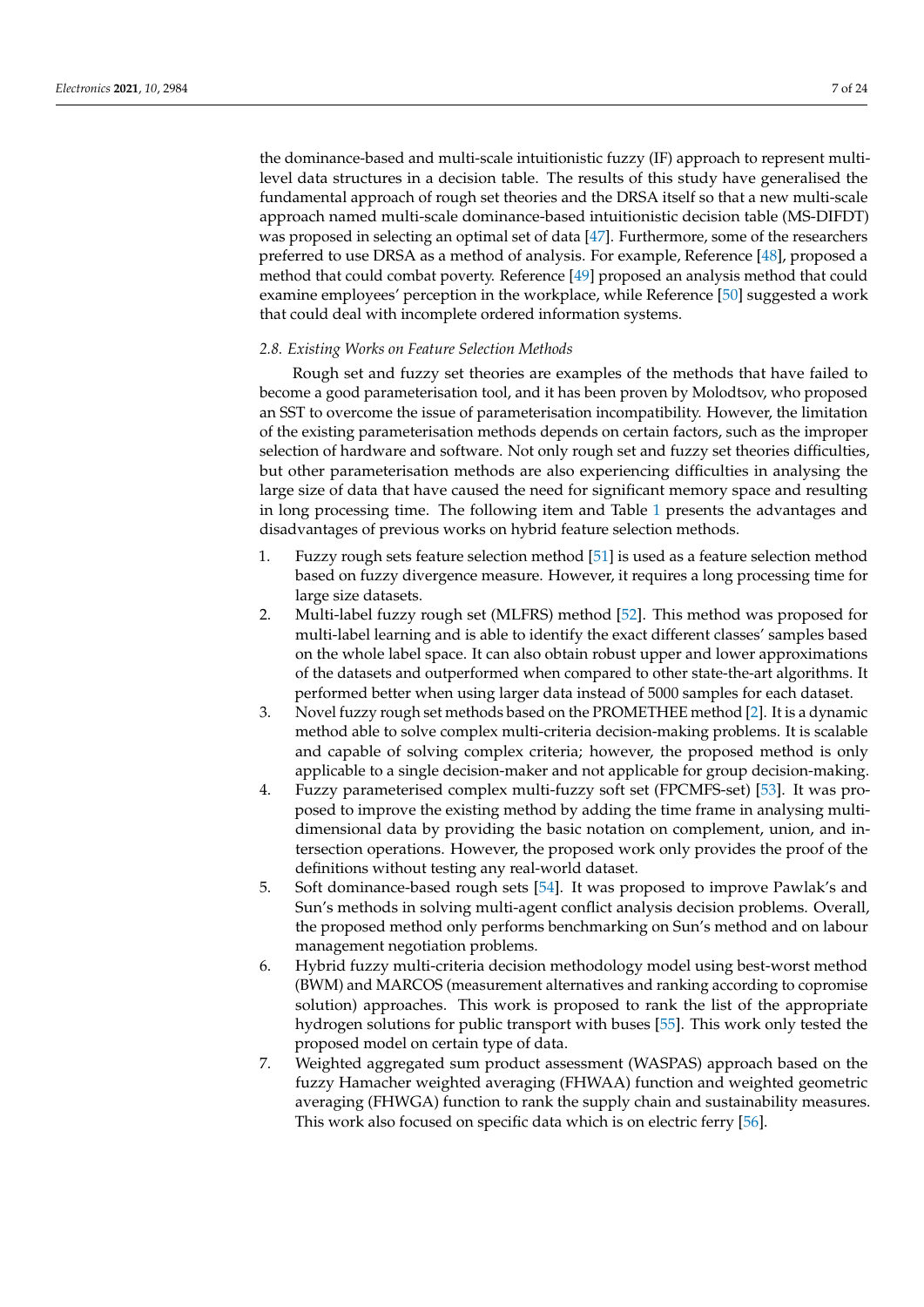| Fuzzy parameterized complex<br>multi-fuzzy soft set<br>$(FPCMFS-set)$ [53].  | It was an enhancement of fuzzy parameterized fuzzy<br>soft set that was initiated to improve the analysis work<br>towards multi-dimensional data. Several<br>mathematical operations had been defined such as<br>intersection, union and complement to prove the<br>proposed concept. However, the concept has not being<br>tested to any example or any real world dataset as<br>validation process.                                                                                           |
|------------------------------------------------------------------------------|-------------------------------------------------------------------------------------------------------------------------------------------------------------------------------------------------------------------------------------------------------------------------------------------------------------------------------------------------------------------------------------------------------------------------------------------------------------------------------------------------|
| Integration of fuzzy and soft set<br>theories [57].                          | This work was proposed to construct an expert system<br>in diagnosing the survival for lung cancer patients.<br>The integrated theories were used to analyze clinical<br>and functional data by fuzzifying the raw data and<br>generating the soft decision rules to predict the<br>surgical risk of lung cancer patients. The obtained<br>results showed that the proposed work had achieved<br>79% of classification accuracy rate which was quite<br>efficient for survivor rate prediction. |
| An integrated method of deep<br>learning and support vector<br>machine [58]. | This work was proposed to forecast corporate failure<br>in the Chinese energy Sector. Soft set was applied as<br>an output integrator between convolutional neural<br>network oriented deep learning (CNN-DL) and<br>support vector machine (SVM) classifiers. The<br>proposed method had performed well and able to<br>improve the performance of the forecasting process.                                                                                                                     |

<span id="page-7-1"></span>**Table 1.** Other existing works on hybrid feature selection methods.

Overall, there are three main problems faced by the existing parameterisation methods: (i) not all parameterisation methods are able to provide the most optimal and sub-optimal parameters. This is because of the capability of each method in computing various kinds of datasets [\[59\]](#page-22-20), (ii) most of the methods are NP hard problems and suffered from great amount of computation work. This problem occurs when the methods are dealing with large sized datasets. Many derivations on mathematical formulations need to be stored in computer memory; thus, the desired problem was unable to be solved [\[5\]](#page-20-4), (iii) memory consumption and computation time to analyse the most optimal and sub-optimal parameters especially on big data. Most of the methods require huge memory and more time in analysing big datasets [\[60](#page-22-21)[,61\]](#page-22-22). These problems occurred due to the complexity of the problems and datasets, the dimension of the dataset, and the software and hardware used during the decision analysis process.

## <span id="page-7-0"></span>**3. Proposed Work: Hybrid Correlation-Based Feature Selection**

In this section, we describe the proposed hybrid correlation-based feature selection model. The model consisted of two main phases: the data reduction phase and the data selection phase. Several processes were employed to support these two phases: data preprocessing and data analysis. The purpose of developing this framework was to develop a hybrid feature selection method to deal with uncertain data of large volumes. The hybrid aspect was at the data reduction and data selection phases; these two phases can sometimes be combined according to the selected method. The main reason for separating the data reduction and data selection phase in this study was to have a double layer of data filtering before the data analysis phase was carried out. These phases were separated to deal with two different conditions: (i) to deal with large data issues; and (ii) to eliminate uncertain data values. Furthermore, these two layers of the data filtering process help the classifier cleanse the data from the uncertainty problem and reduce the volume of big data. Hence, a practical decision can be made. Figure [1](#page-8-0) displays the architecture of the proposed method containing four phases that include the pre-processing data phase, feature reduction phase, feature selection phase, and the data analysis phase. Each of the phases is explained in the following subsections.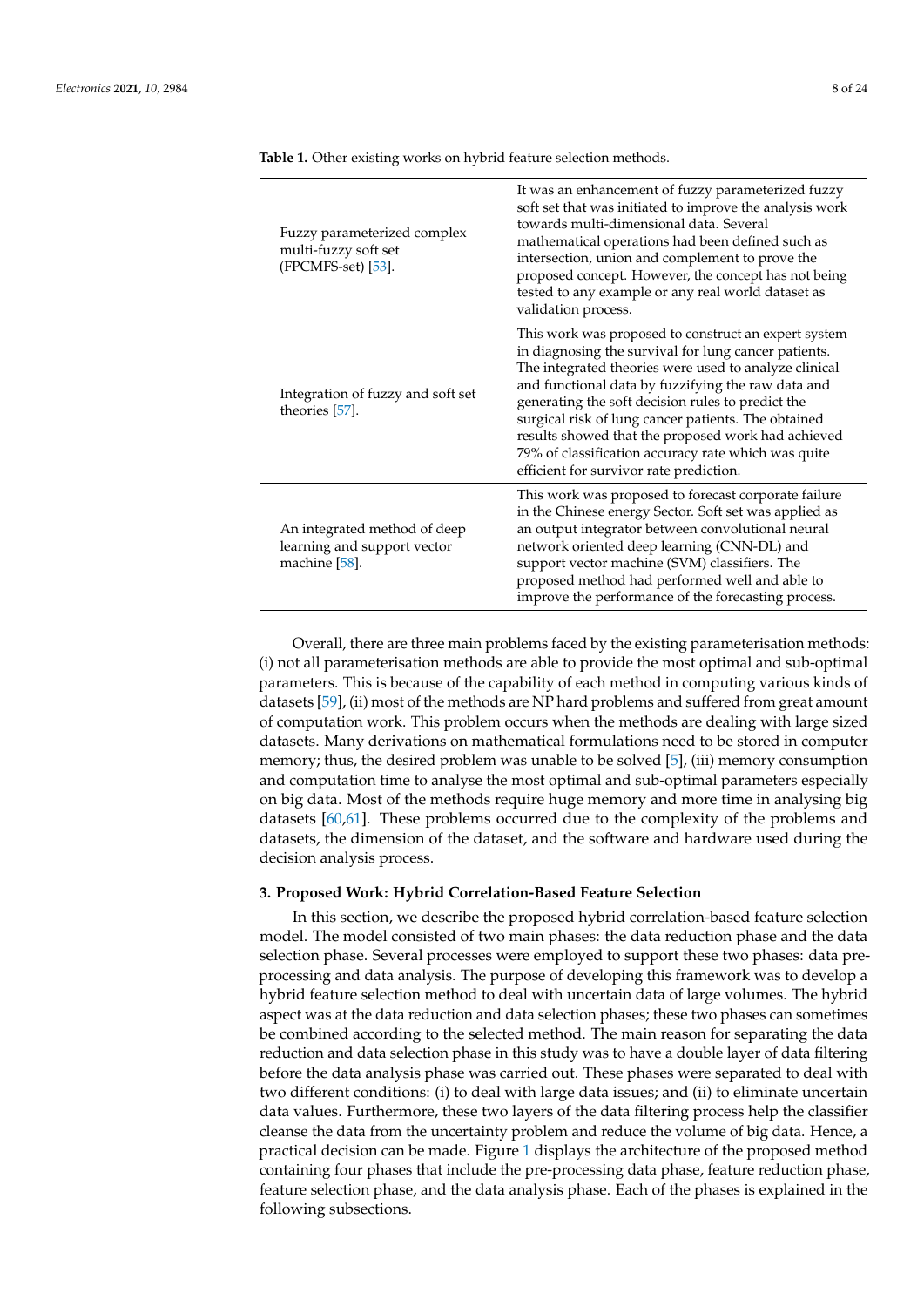<span id="page-8-0"></span>

**Figure 1.** The hybrid correlation-based feature selection dominance-based rough set approach (CFS-DRSA) method.

Accordingly, this method aims to provide an effective hybrid process that would generate high performance in the decision analysis task. The said task can be described as any data analysis process that uses data in decision-making, such as classification and clustering. This proposed method implements the SVM as a classifier in the classification process, and the NN multilayer perceptron algorithm as the benchmark classifier. The neural network (NN) classifier has also been used as a classifier in previous experimental work. All phases were executed sequentially, beginning from the data pre-processing task to the data analysis task.

#### *3.1. Phase 1: Data Pre-Processing Task*

In the pre-processing data phase, the collected data went through several processes to form the dataset for the data analysis phase. In this phase, several processes were involved in preparation for the data analysis phase, such as data formatting, data normalisation, and data randomisation. Data formatting will set the pattern of data based on the software or methods used in the analysis phase. Usually, the data are presented in a tabular format consisting of rows and columns or using an *mxn* matrix format. The last column of the table will be saved for the decision class. This process is carried out before the data normalisation is executed. The reason for conducting the normalisation process was to standardise the value of each column. Normally, secondary datasets that are available in any resource have been formatted according to the owner of the data. For example, some datasets consisted of mix values such as numerical and text. These values need to be standardised either by transforming the text into a numerical type or vice versa. In this study, all nonnumerical data values have been transformed into a numerical format using MS. Excel. The results of the standardised process were used to reduce the usage of computer memory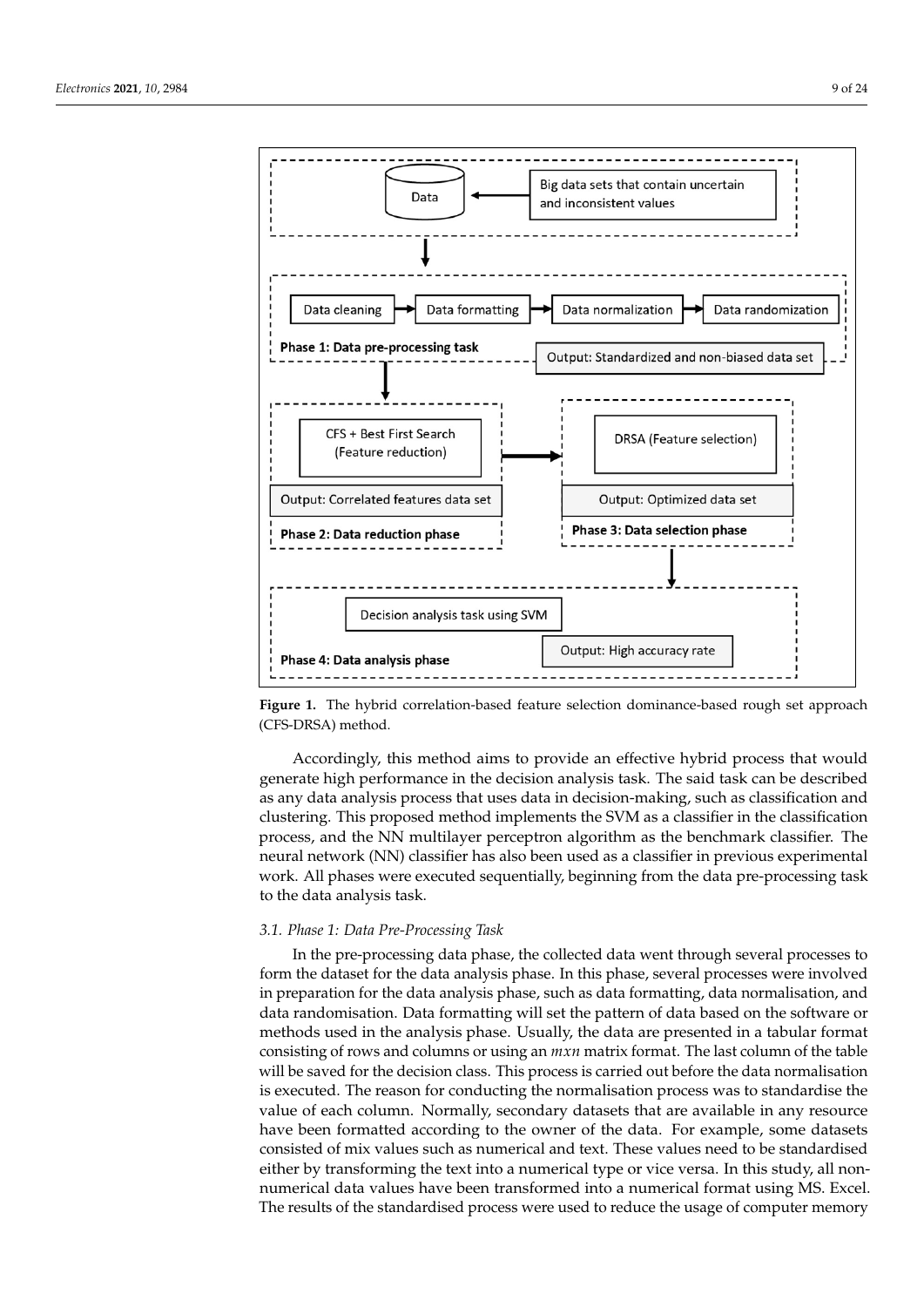and to increase the speed of the computer-processing task. Furthermore, the process of normalisation was undertaken to increase the accuracy rate of the classification and to avoid generating an imbalanced dataset. Some of the collected datasets were originally organised by the owner, such as by grouping the same class together and not in a randomised order, which might lead to bias result. Therefore, data randomisation was carried out as a final pre-processing task where all data rows were organised randomly based on the specified classes. The randomisation process will restructure the data order into a new ordered place. This phase resulted in producing a standardised and non-biased dataset.

## *3.2. Phase 2: Data Reduction Phase*

This phase was initiated once the data had undergone the pre-processing task. This phase aimed to reduce the number of dysfunctional or unimportant features to be used in the decision analysis process. The data reduction phase is an essential task in the big data analysis process as it will reduce and filter unnecessary data either by its attribute or instance type. This phase also reduces the burden of the following phases in the analysis task, such as saving the used memory space and increasing the processing speed. Before the data reduction phase was conducted, the numbers of instances of each dataset were evaluated. Here, if the number of instances was more than 10,000, they would be divided into several subgroups. These subgroups will then undergo the same process of reduction using the CFS-BFS method. This concept is known as the 'user compute rule data decomposition technique'. The idea of dividing the data instances is based on the parallel processing concept implemented in many big data processing phases, such as MapReduce [\[11](#page-21-4)[,62](#page-22-23)[,63\]](#page-22-24). The process of performing the decomposition technique in this study was undertaken in adopting the following steps:

- 1. Identify the number of instances or rows;
- 2. Test the number of instance values as either greater or equal to 10,000;
- 3. Proceed to the CFS and best first search (BFS) data reduction process if the number of instances was less than 10,000;
- 4. The data will be decomposed into several subgroups by dividing the rows by 10,000;
- 5. The hybrid CFS and BFS feature reduction process is executed to generate the subdatasets; and
- 6. Merge all subgroups by considering the highest optimised attribute set generated by each subgroup.

The CFS method, integrated with the BFS search algorithm, was applied to complete this phase by identifying the important features based on the heuristic search and determining the correlation between the features and class. All uncorrelated features were excluded from the feature set. As an output, CFS returned the heuristic merit of a feature subset for a number of features. The subset that returned the highest value of heuristic merit was then used in the data reduction task. This output was next evaluated using the BFS to identify the highest correlation between the features [\[34\]](#page-21-26).

The overall process of the data reduction phase was undertaken by simplifying the following steps and algorithm, as shown in Algorithm [1:](#page-10-0)

- 1. Standardised and non-biased datasets were used as input data in the data reduction process with the CFS and BFS hybrid methods;
- 2. Next, CFS selected the optimal attribute by looking at the heuristic merit and subsequently passing the result to BFS;
- 3. BFS then evaluated the heuristic merit by looking at the highest correlation value between the available attributes;
- 4. The lowest correlated value of attributes was then eliminated;
- 5. The highest correlated value attributes were selected as an optimal reduction set.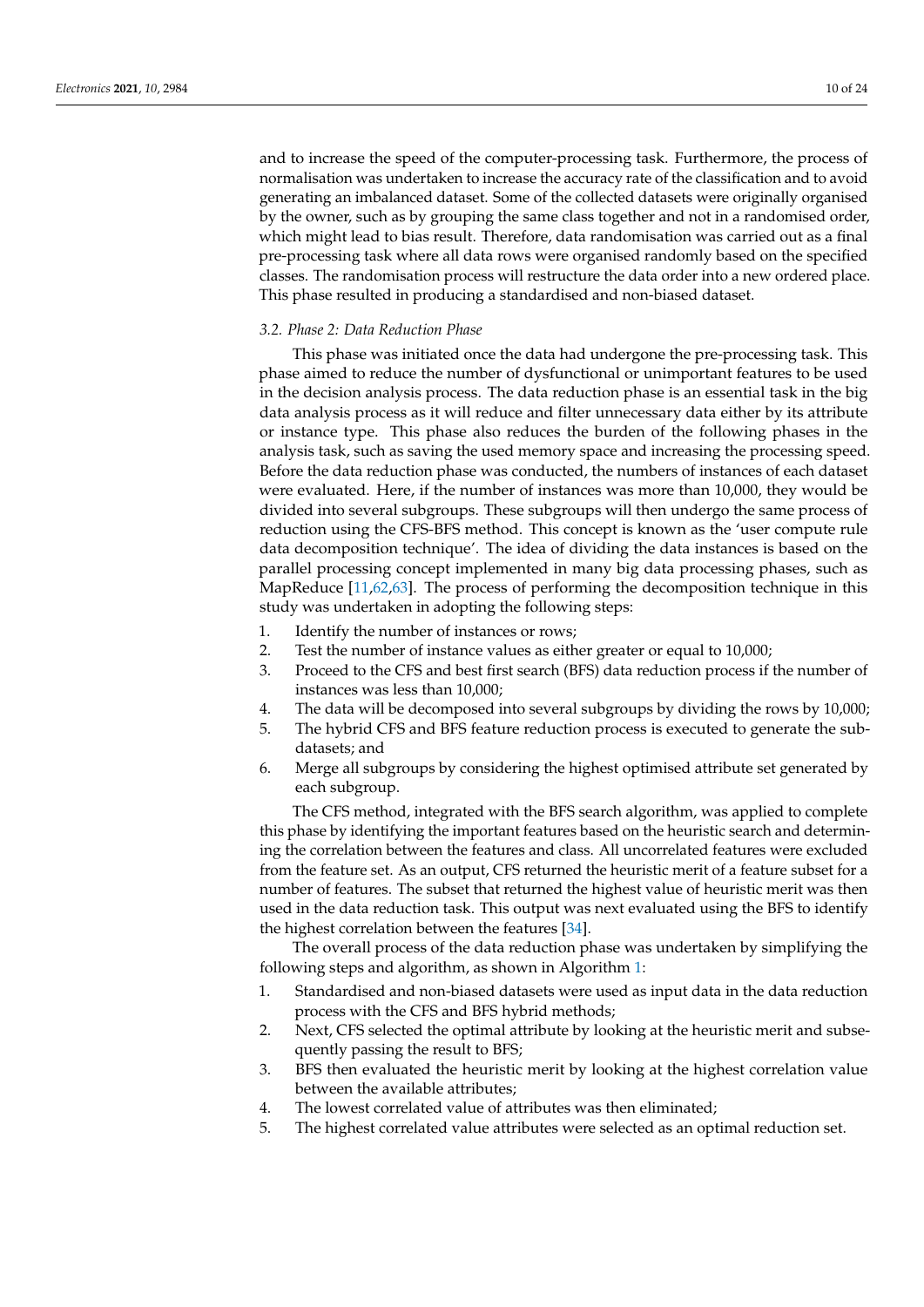<span id="page-10-0"></span>

| Algorithm 1: Hybrid feature reduction process                             |
|---------------------------------------------------------------------------|
| <b>Input:</b> Pre-processed and decomposed dataset, S                     |
| <b>Output:</b> Optimised reduction sets, R                                |
| 1 Input the dataset, S.                                                   |
| 2 Heuristic merit identification process by CFS.                          |
| Output: Sub-output: optimal value for each attribute, S1.                 |
| 3 Heuristic merit evaluation process by BFS.                              |
| 4 Identification of the highest correlation value, HS1 between the listed |
| attributes, S1.                                                           |
| $\epsilon$ Remove the attributes with the lowest correlation value I C1   |

- **<sup>5</sup>** Remove the attributes with the lowest correlation value, *LS*1.
- **6** Select the highest correlated value attributes as optimal reduction sets,
	- *HS*1*a*...*HSn*.

The output of this phase was a subset of the dataset containing several features that highly correlate with the class; the output might be one or more sets of attributes. Here, if the dataset was decomposed, the most optimised reduction set was selected by looking at the highest number of features at each reduction set. This optimised reduction set was then used as input for the data selection phase. The dataset, which was decomposed in the earlier phase, was integrated again for the next data selection phase. The integration of all subsets will be based on the optimised set that has been generated during the reduction phase.

## 3.2.1. Phase 3: Data Selection Phase

In this phase, the most optimised features in the dataset were selected. The DRSA was applied to analyse the complete dataset to select the most optimised feature set. The DRSA is capable of analysing multiple criteria datasets [\[64\]](#page-22-25). In the analysis process, the DRSA requires information on the preferences of the attribute to form a decision model. The preference of the attribute was represented as 'if-then decision rules' being referred by the DRSA in obtaining the information [\[65\]](#page-22-26). The DRSA then converted the information into table defined by four values:

- 1. A finite set of objects;
- 2. A finite set of attributes (condition and decision attributes);
- 3. Value set of attributes; and
- 4. Information function.

Based on these four important values, the DRSA estimated the upward and downward unions in order to identify the consistency of the information table. The inconsistent set from the information table was then eliminated. Next, the DRSA identified the reduction set from the consistent sets of the information table, where the reduction set represented the same quality as the original condition set. As such, it was suitable to implement the DRSA in identifying the uncertain and inconsistent values of the dataset. These values were then eliminated from the dataset for optimisation. However, the most optimised dataset can sometimes consist of more than one dataset as they may have a different position order despite comprising the same number of features. This is due to the weightage values generated for each feature being different at each iteration. The first set of optimised feature sets was selected as the most optimised dataset. Notably, this concept has been implemented previously and proven effective in previous works by [\[66](#page-22-27)[–68\]](#page-23-0).

The output of the data selection phase was the most optimised dataset; this can be defined as the set of data that has been cleared from uncertain and inconsistent values, consisting of features that correlate with each other and its class. This optimised dataset then became an input for the analysis phase. The generated output was also validated using information gained from the attribute evaluation and principal component methods. The validation task looked for the number of selected features in the optimised dataset. The optimised dataset then will be used during the integration process for all subset of dataset before the data analysis phase being conducted.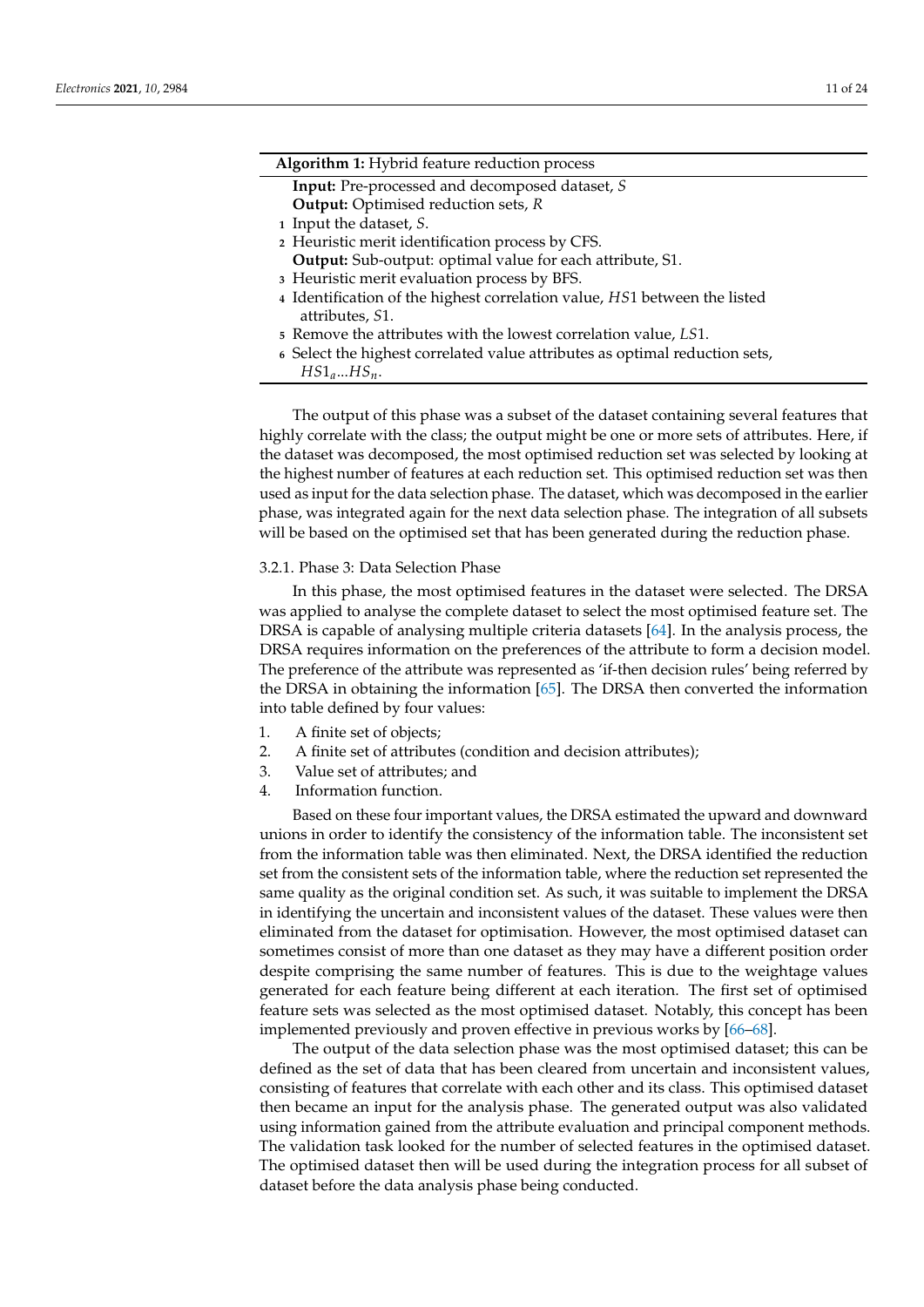## 3.2.2. Phase 4: Data Analysis Phase

The data analysis phase, being the last phase, is a process of feature analysis according to the specified problem, such as classification and clustering. A classification problem was used as the specified analysis problem in this paper. Before the classification task was conducted, the most optimised dataset needed to be prepared according to the selected software and method requirements. The SVM classifier was used in the analysis task and was chosen given its ability in returning good classification results based on the previous work when compared to the NN classifier [\[69\]](#page-23-1). The results of this phase were presented using the classification accuracy rate and were compared with the results of the NN classifier. This phase also showed whether the proposed method had assisted the classifier in the classification task or not.

#### *3.3. Definition of the Whole Proposed Method*

The overall process of this study involved four main phases, (i) data pre-processing task, (ii) data reduction phase, (iii) data selection phase, and (iv) data analysis phase. The main part is the data reduction phase and selection phase where several feature selection methods are combined to serve as an attribute selector before the data analysis phase is executed. The following definitions describe the construction of the CFS-DRSA feature selection method and the decision analysis process.

Definition of the CFS-BFS feature selection method:

**Definition 2.** *Given a dataset M where M is a pre-processed dataset generated after the preprocessing phase. Let*  $\{M_1, M_2, ..., M_n\} \in M$ . All elements will be assigned heuristic merit by CFS *for the identification of the relevant elements using the BFS method. The elements*  $\{M_1, M_2, ..., M_n\}$ *then will be evaluated by looking at the highest and the lowest correlation value between the listed elements and the defined elements' classes. The highest value between the element will remain as an optimal set, and the lowest value will be eliminated.*

**Example 1.** *Given a set M that consisted of F*, *G*, *H*, *I*, *J attributes. These attributes will be given a value by CFS based on the correlation value between attribute and defined classes. Let say*  $\{F, H, J\}$ *hold the highest correlation values and* {*G*, *I*} *hold the lowest correlation values,* {*F*, *H*, *J*} *will be selected as a new reduction attribute set and* {*G*, *I*} *will be eliminated from the attribute list.*

Definition of DRSA data selection process:

**Definition 3.** *The output from the CFS-BFS data reduction process will be an input to the DRSA selection process. Given the set M1, the reduction attribute set consists of*  $\{M_1, M_2, ..., M_{1n}\}$ *elements. These elements will then be transformed into four values: a finite set of objects, a finite set of attributes, a value set of attributes and information function. DRSA then will estimate the upward and downward unions using dominance relation to identify the consistency value set. Any element that is not consistent will be eliminated [\[29\]](#page-21-21).*

**Example 2.** *Given*  $M1 = \{F, H, I\}$ *. After the DRSA evaluation process,*  $F, I$  *is defined as a consistent set; meanwhile, H is not consistent. H then will be eliminated and F*, *J will become a new optimised attribute set. If F*, *H*, *J elements are consistent, then there will be no element to be eliminated.*

## Definition of the whole decision-making process:

**Definition 4.** *Set A is constructed using four elements P*, *Q*, *R*, *S. Then A can be represented as A* = {*P*, *Q*, *R*, *S*}*. Set A is defined as a union operation of all four elements that serially executed one after another. The phases are defined as follows:*  $A = P \cup Q \cup R \cup S$ . A can be implemented in *any decision making process and could deal with large datasets.*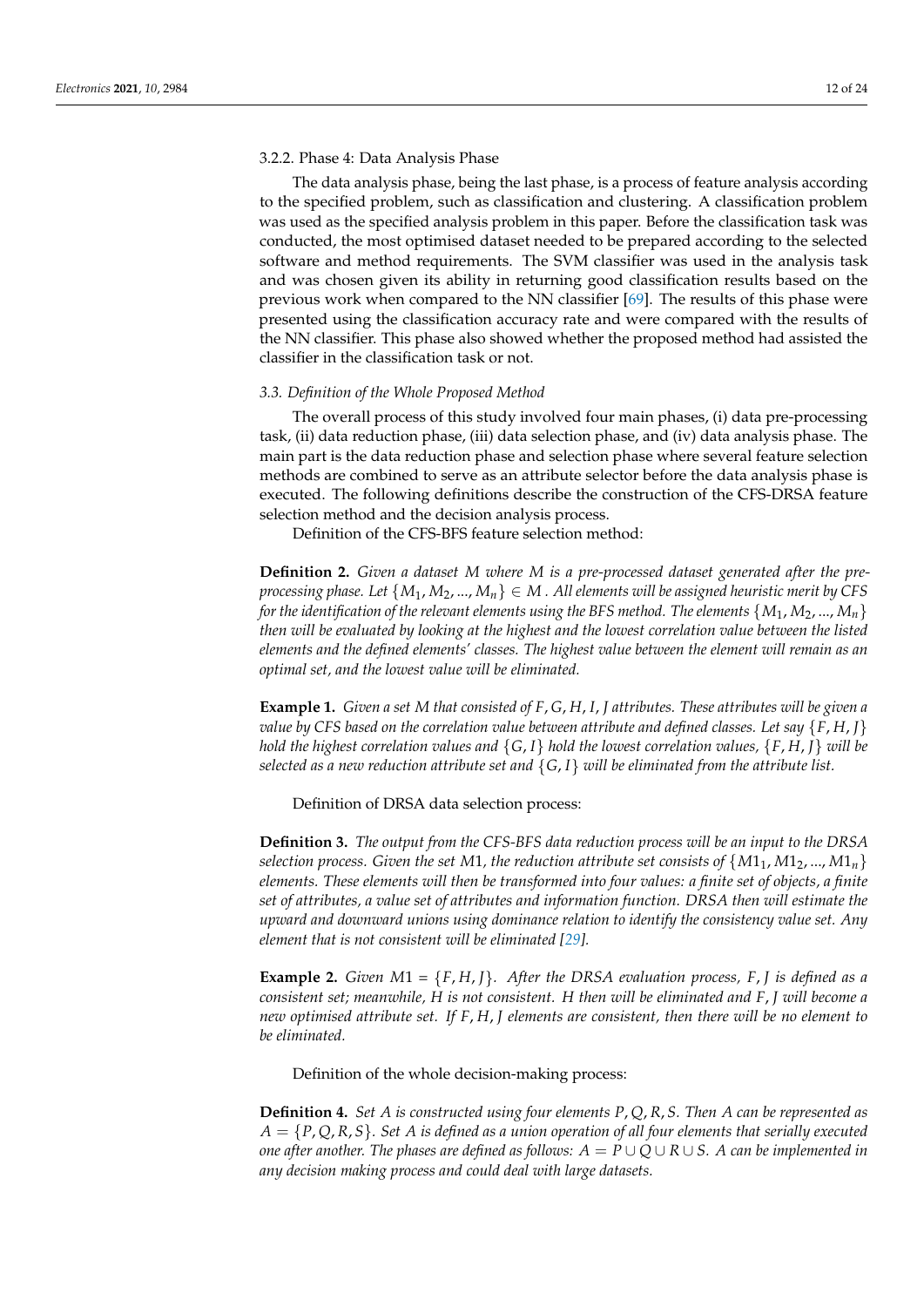**Example 3.** *The process of decision analysis A can be executed by combining P that represents the data pre-processing task, Q as the data reduction phase, R as the data selection phase and S as the data analysis phase. All the phases P*, *Q*, *R*, *S need to be executed sequentially to achieve significance classification results.*

#### <span id="page-12-0"></span>**4. Results and Discussion**

## *4.1. Experimental Work*

The experimental work in this study was conducted according to the proposed architecture of a personal computer possessing an Intel Core i5-8250U CPU at 1.60 GHz and 4 GB of memory using a 64 bit Windows 10 operating system. The architecture was constructed based on the MapReduce architecture proposed by [\[11](#page-21-4)[,62\]](#page-22-23). Both authors have implemented big data hardware and software in executing experimental work. The proposed work in this study attempts to use a standard machine learning software and processor given there are limited software applications that have been used to execute the experimental work. Microsoft Excel (2016) was used to achieve the pre-processing phase, while Waikato Environment for Knowledge Analysis (WEKA) version 3.8.3 was used to conduct the data reduction and data analysis phase, and jMAF was applied for the data selection phase. Ten datasets with a different volume of features and instances were randomly selected to evaluate the proposed method's effectiveness. The datasets were the secondary sets that were downloaded from the UC Irvine Machine Learning Repository [\(https://archive.ics.uci.edu/ml/index.php,](https://archive.ics.uci.edu/ml/index.php) accessed on 25 May 2020). The datasets were apportioned as 70:30 (where 70 holds the training set and 30 holds the testing set). All datasets consist of various characteristics such as multivariate, time-series, uni-variate and the sequential type and appropriate for the experimental process. The selection of the various data characteristics will indirectly test the proposed method's capability in dealing with multiple kinds of data values. Additionally, the different volume of the features and instances is also being implemented to test the proposed method's credibility in selecting the optimised features with different instances by having different kind of data types like numeric and text. Thus, the results obtained from the experimental work will demonstrate whether the proposed method is effective to be implemented for the big data analysis process or not. The following are a brief description of each selected dataset.

The Arcene dataset consisted of 200 instances, (a subset of 900 original instances) representing a sample of cancer (ovarian and prostate) and healthy patients. The features value consisted of the pre-defined mass value of abundant proteins in human blood sera. The human activity recognition dataset (HAR) included an individual's daily activities wearing a smartphone device with embedded sensors. The data values hold time and frequency with a feature vector of the domain variables having a distracting feature value. MADELON is an artificial dataset consisting of 32 groups of data points that are placed on the vertices of a five-dimensional hypercube. Moreover, it has redundant and distracting features that test the feature selection method's ability in classifying the data into −1 or +1. 'Walking activity' records the frequency of the accelerometer from human walking activities. This dataset tests the feature selection in identifying individuals based on motion patterns. The Abalone dataset consisted of multivariate data, which are from categorical, integer and real data type. The dataset is appropriate for use in the classification and prediction processes by considering the physical measurements to determine the age of Abalone. Another five datasets Contraceptive, Ecoli, Haberman, Lymphography and Penbased. Table [2](#page-13-0) lists the characteristics of all datasets used in the experimental work.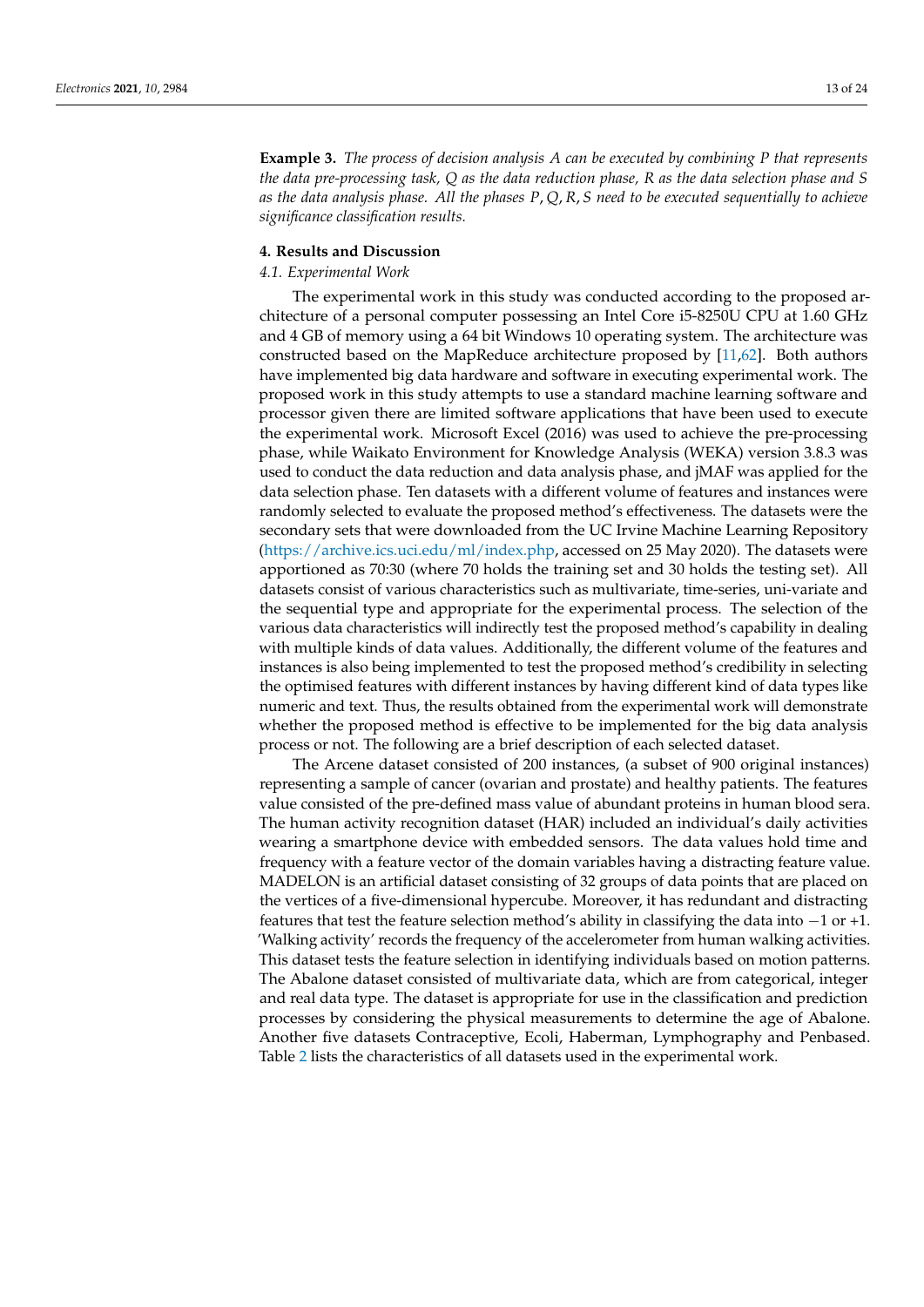<span id="page-13-0"></span>

| <b>Datasets</b>  | Number of Instances | <b>Number of Features</b> | Data Type     | <b>Missing Values</b> | Data Characteristics    |
|------------------|---------------------|---------------------------|---------------|-----------------------|-------------------------|
| Arcene           | 200                 | 10,001                    | Numeric       | N <sub>0</sub>        | Multivariate            |
| <b>HAR</b>       | 10,299              | 562                       | Numeric       | N <sub>o</sub>        | Time-Series             |
| <b>MADELON</b>   | 2600                | 501                       | Numeric       | N <sub>0</sub>        | Multivariate            |
| Walking activity | 149,332             | 5                         | Numeric       | N <sub>0</sub>        | Univariate,             |
|                  |                     |                           |               |                       | Sequential, Time-Series |
| Abalone          | 4177                | 8                         | Numeric, Text | No.                   | Multivariate            |
| Contraceptive    | 1473                | 9                         | Numeric       | N <sub>0</sub>        | Multivariate            |
| Ecoli            | 336                 | 8                         | Numeric       | N <sub>0</sub>        | Multivariate            |
| Haberman         | 306                 | 3                         | Numeric, Text | No                    | Multivariate            |
| Lymphography     | 148                 | 18                        | Numeric, Text | N <sub>o</sub>        | Multivariate            |
| Penbased         | 10.992              | 16                        | Numeric       | No                    | Multivariate            |

**Table 2.** Datasets description.

## *4.2. Results Discussion*

The performance of the proposed approach in the classification process was compared using different datasets and different data reduction methods for validation purposes. The proposed method as a combination of CFS and DRSA was compared with another set of combinations, which were: (i) classifier subset evaluation with evolutionary search (CSE-ES); and (ii) classifier subset evaluation with the genetic search (CSE-GS). Both evolutionary search and genetic search algorithms are relatively well-known in handling complex task and optimisation problems [\[70](#page-23-2)[,71\]](#page-23-3). The proposed models were labelled as Method 1 (M1) and Method 2 (M2) representing CSE-ES, while Method 3 (M3) noted the combination of CSE-GS. The results were then analysed based on the number of features chosen as an optimised dataset, the performance of the classification accuracy rate, computational time and also mean absolute error (MAE). The accuracy rate was calculated based on the formulation given in Equation (1) using true positive (TP), true negative (TN), false positive (FP), and false negative (FN). The accuracy rate reflects the classifier's output in classifying the dataset into the appropriate class.

$$
Accuracy = \frac{TP + TN}{TP + TN + FP + FN}
$$
 (2)

## *4.3. Results on the Number of Features in the Optimised Dataset*

To ensure that the proposed work performed the reduction process, it is necessary to record the number of attributes that have been reduced. Table [2](#page-13-0) lists the number of optimised features in the dataset once the experimental work had been conducted using three combination methods. The results were divided into two categories: the data reduction phase implemented in phase 2, and the data selection phase implemented in phase 3. Both categories listed the number of features once the dataset had undergone phases 2 and 3 in sequence. The original attribute was subjected to two filtering processes: reduction and selection of features, as indicated in the previous section. As depicted in Table [3,](#page-14-0) vast differences were observed between the number of original features and the number of features once the data had undergone the reduction phase. Several features of the three datasets, Arcene, Har, and Madelon had a significant reduction. Most probably these three datasets might have consisted of uncorrelated, uncertain and inconsistent values. The other datasets showed that the number of original features was acceptable in the analysis process. Methods (M2) and (M3) were unable to perform the analysis process on certain datasets and was labelled 'not available' (NA) due to the non-deterministic polynomial time (NP) problem, given the efficiency issue of the algorithm. These results showed that the number of features and instances affected the reduction and selection processes, particularly when the algorithm was incorrectly selected.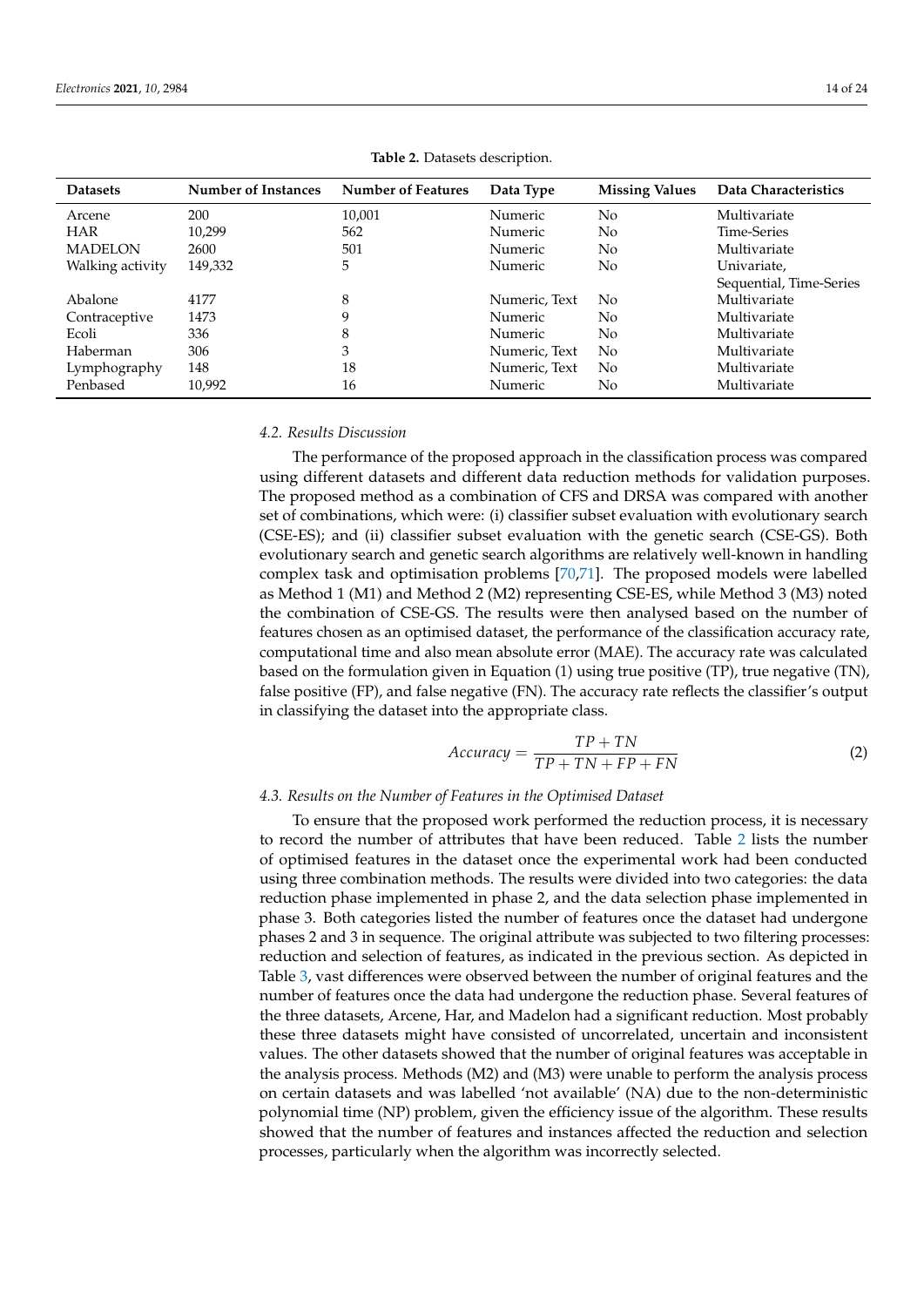| <b>Datasets</b>  | <b>Attributes</b> |                | <b>Reduction Phase</b> |               |               | <b>Selection Phase</b> |               |
|------------------|-------------------|----------------|------------------------|---------------|---------------|------------------------|---------------|
|                  |                   | $\mathbf{M}$ 1 | M <sub>2</sub>         | $\mathbf{M}3$ | M1            | M <sub>2</sub>         | $\mathbf{M}3$ |
| Arcene           | 10,001            | 76             | 470                    | 1146          | 70            | 465                    | 1144          |
| Har              | 562               | 57             |                        | 17            | 56            |                        | 3             |
| Madelon          | 501               | 12             | $\overline{2}$         | 10            | 12            | 2                      | 10            |
| Walking activity | 5                 | 3              | <b>NA</b>              |               | 3             |                        |               |
| Abalone          | 8                 | 3              | NΑ                     | <b>NA</b>     | <b>NA</b>     |                        |               |
| Contraceptive    | 9                 | 3              | <b>NA</b>              | <b>NA</b>     | $\mathcal{P}$ |                        |               |
| Ecoli            | 8                 | 6              | <b>NA</b>              |               |               |                        |               |
| Haberman         | 3                 |                | <b>NA</b>              | NA            |               |                        |               |
| Lymphography     | 18                | 5              | NA                     |               | 3             | 7                      |               |
| Penbased         | 16                | 14             | NΑ                     | NΑ            | 5             | 5                      | 5             |
|                  |                   |                |                        |               |               |                        |               |

<span id="page-14-0"></span>**Table 3.** Number of optimised features after went through phase 2 and phase 3.

## *4.4. Classification Results*

The performances of the proposed methods were presented using the classification accuracy rate percentage. The classification process was conducted by splitting the instance value into 70:30 ratio (training (70) and testing (30) groups). The classifier will used the same set of the attribute that has been generated by the employed hybrid feature selection methods. The results are presented in Tables [4](#page-14-1) and [5,](#page-14-2) where M1 represents the proposed method, which is a combination of CFS and DRSA. Meanwhile, M2 represents the combination of classifier subset evaluation with evolutionary search (CSE-ES), and M3 represents the combination of the classifier subset evaluation with the genetic search (CSE-GS).

<span id="page-14-1"></span>**Table 4.** Classification results on all datasets using SVM classifier.

| <b>Datasets</b>  | Accuracy (100%) |                |               |
|------------------|-----------------|----------------|---------------|
|                  | M1              | M <sub>2</sub> | $\mathbf{M}3$ |
| Arcene           | 50.00           | 50.00          | 50.00         |
| <b>HAR</b>       | 94.10           | 41.70          | 48.40         |
| <b>MADELON</b>   | 48.60           | 49.50          | 48.60         |
| Walking activity | 85.70           | 59.10          | 59.10         |
| Abalone          | 99.40           | 99.40          | 99.40         |
| Contraceptive    | 48.00           | 53.20          | 53.20         |
| Ecoli            | 65.40           | 65.40          | 65.40         |
| Haberman         | 66.30           | 68.50          | 68.50         |
| Lymphography     | 93.20           | 93.20          | 93.20         |
| Penbased         | 13.90           | 13.30          | 13.30         |

<span id="page-14-2"></span>**Table 5.** Classification results on all datasets using neural network classifier.

| <b>Datasets</b>  | Accuracy (100%) |                |               |
|------------------|-----------------|----------------|---------------|
|                  | $\mathbf{M}$ 1  | M <sub>2</sub> | $\mathbf{M}3$ |
| Arcene           | 91.70           | 85.00          | 88.00         |
| <b>HAR</b>       | 96.30           | 39.60          | 48.30         |
| <b>MADELON</b>   | 76.00           | 48.60          | 51.90         |
| Walking activity | 81.70           | 59.00          | 59.00         |
| Abalone          | 99.40           | 99.40          | 99.40         |
| Contraceptive    | 46.40           | 52.00          | 52.00         |
| Ecoli            | 83.20           | 83.20          | 83.20         |
| Haberman         | 67.40           | 69.60          | 69.60         |
| Lymphography     | 97.70           | 95.50          | 93.20         |
| Penbased         | 80.10           | 79.10          | 79.70         |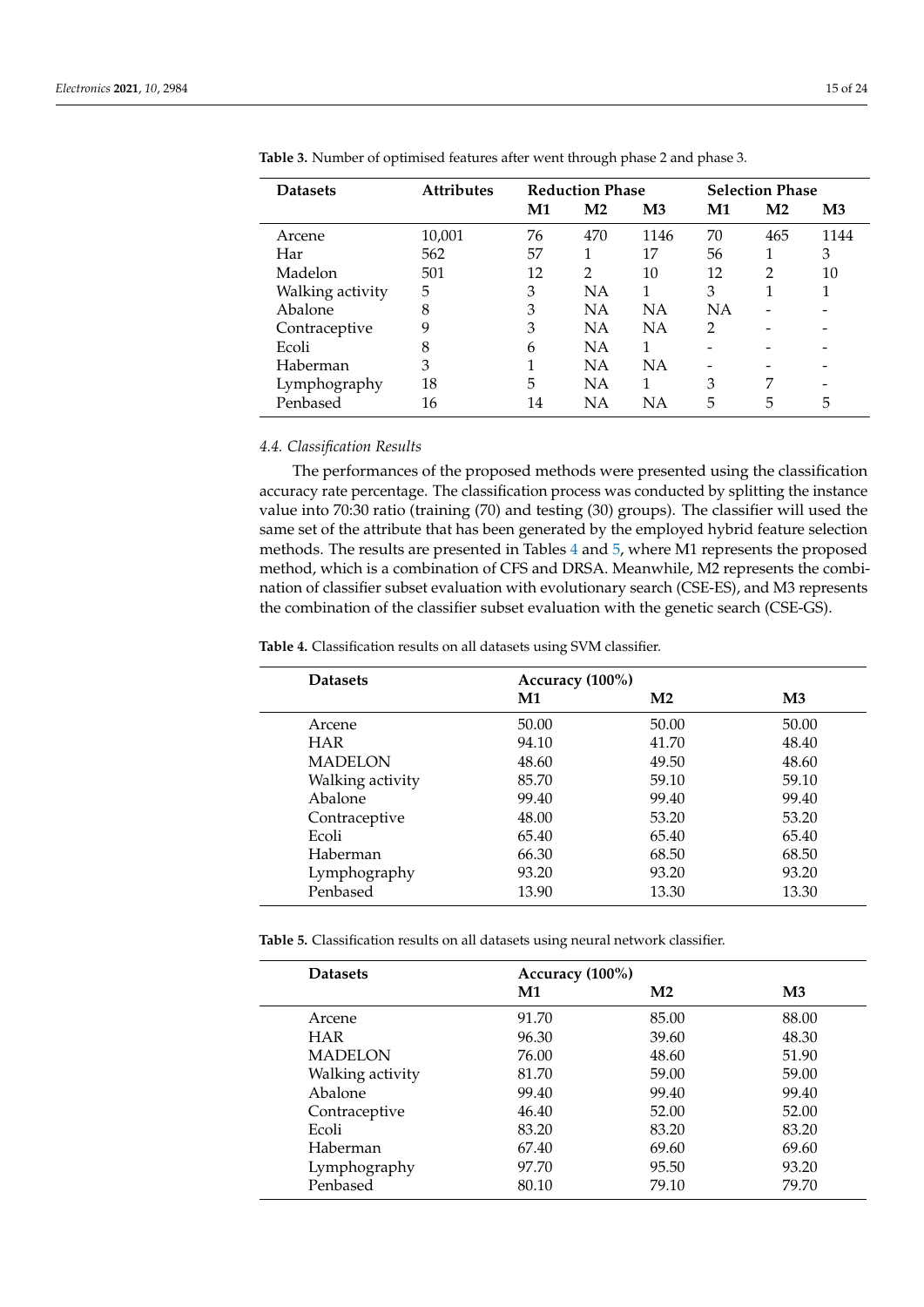Table [4](#page-14-1) indicates that all feature selection methods unsuccessfully assisted the SVM classifier in achieving a high accuracy rate during the classification process, except for the Abalone dataset, which returned 99.4%, the Lymphography dataset returning 93.2% and the HAR dataset which returned 94.1%. The obtained results indicate that all three methods were unable to achieve high classification accuracy especially M2 and M3 for all datasets. The average accuracy rate of obtained results was almost identical, 59.32% for M2 and 59.9% for M3. M1 achieved more than 50% accuracy rate, which returned 66.45%, 8% better than the other two methods. Furthermore, it was shown that both benchmark methods were inadequate in dealing with most of the datasets, which consisted of multivariate, time-series, and sequential datasets. Therefore, to verify this hypothesis on the SVM classifier and the type of data issues, the analysis phase was repeated with the implementation of an NN classifier; the NN is popularly acknowledged as a good classifier, with implementation in previous studies, such as in [\[69\]](#page-23-1). The results are shown in Table [5.](#page-14-2)

The results in Table [5](#page-14-2) show the classification process using an NN, indicating that the obtained results are better than the SVM results for all three methods. However, there is a significant difference between the SVM results and when applying the proposed method, especially in the Arcene, MADELON, and Penbased datasets where all methods returned lower than 50% for SVM but higher for NN. This might be influenced by the type of data characteristics where all three datasets are multivariate types and consist of large number of data and attributes compared to other multivariate datasets that SVM was unable to handle. The NN successfully classified all datasets with the proposed hybrid CFS's assistance, and the DRSA features extracting method except for the Contraceptive dataset by returning 82.06%. The Contraceptive dataset is about Indonesian women selecting a contraceptive method based on demographic and socioeconomic features. It has 9 original attributes and is reduced into 3 after going trough the reduction and selection process. The attributes such as age, education background, husband occupation, religion and media exposure failed to provide a strong value itself in identifying the correct choice of contraceptive method. Thus, reducing the numbers of attributes might reduce the NN learning ability during the classification process. This outcome also indicates that, for any dataset that consists of a small attribute, the pre-processing phase is not necessary to be conducted for eliminating uncertain values. Overall, the results also demonstrate that the proposed method is a suitable companion of the NN compared to the SVM classifier when dealing with large datasets.

#### *4.5. Computational Time Is Taken in the Classification Process*

The performance of the proposed method was also evaluated based on the computational time taken during the classification process. To be specific, the computational time is divided into two parts. The first is the time taken for the selected method to build the model. Second is the time taken for the model to test on the testing dataset. The time taken recorded in this experiment is based on the computational time from the second part achieved by all specified dataset methods. Table [6](#page-16-0) demonstrates the specific times taken for the proposed method (M1), the pre-setting methods (M2 and M3) and the DL method on the testing datasets. As shown, the computational times for the SVM and NN on the testing datasets for the proposed method show a significant difference, where the time taken by the NN was much better compared to the SVM for all datasets, with the average time on SVM is 1.205 s and 0.016 s for NN. Therefore, these results indicate that the SVM was somewhat time-consuming in analysing large datasets instead of large attribute datasets, which can be seen in the time taken to process HAR and Walking activity datasets. For the NN, however, the number of instances or attributes did not influence its capability in analysing the whole optimised dataset, including HAR and Walking activity which the SVM had taken longer to process. Accordingly, the NN with the use of the multilayer perceptron algorithm was more appropriate in handling big datasets as it carried out the analysis process with a high accuracy rate while taking less computational time. In addition, the computational times of NN were also compared with DL. This is done in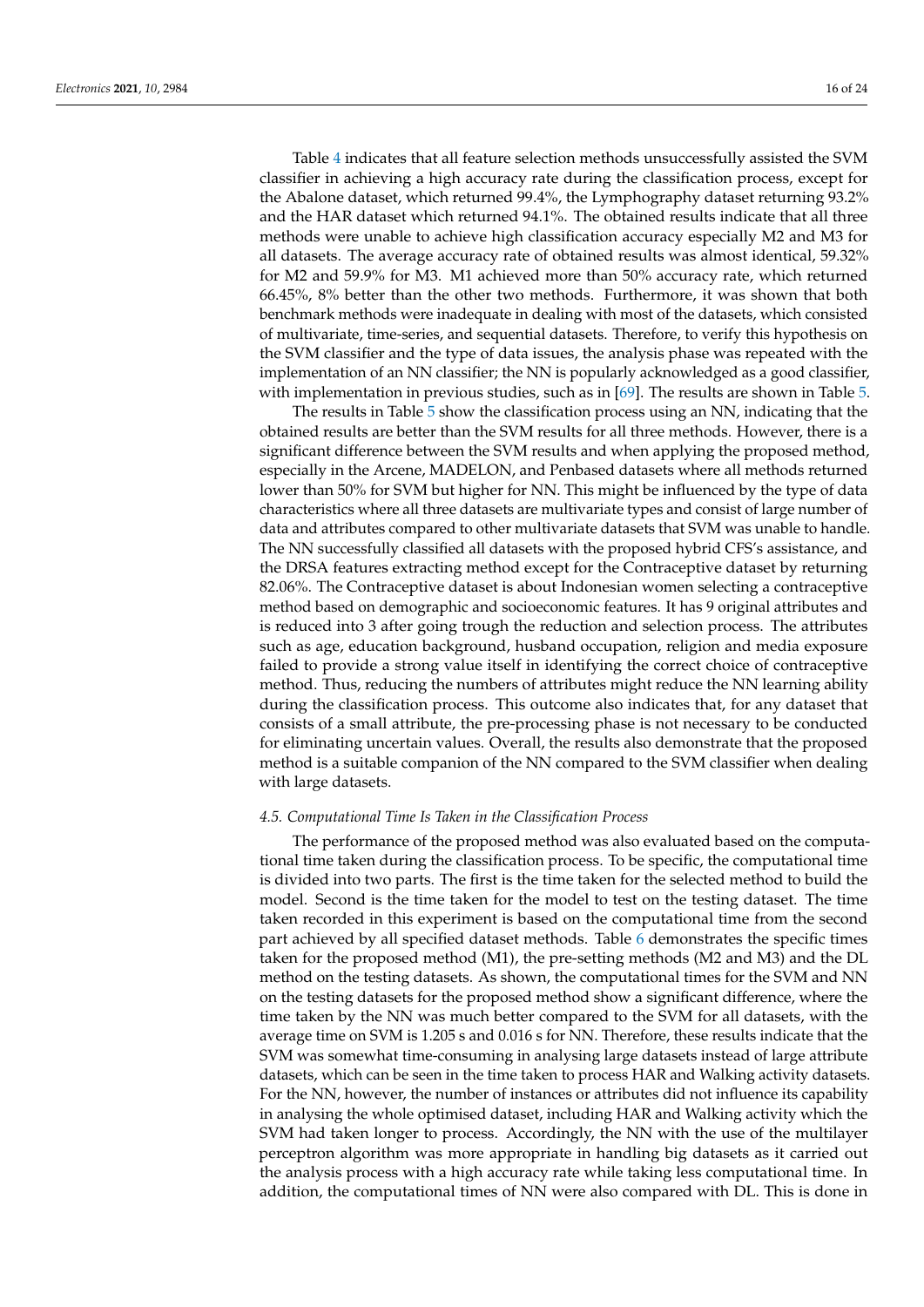order to evaluate the performance of DL which is an enhancement of NN. The algorithm of DL which is used in this evaluation process is taken from the WEKA software named DeepLearning4J algorithm that implements multi-layer perceptrons and capable to handle multi-value of data. Overall, DL requires a short processing time for all datasets except for Walking activity. DL took only 0.672 s which is faster than SVM but slower than NN on the average total computational time for all datasets. The longer time needed for DL to analyse all the datasets could be caused by the number of attributes that needed to be analysed and the classification process. These results have shown that the capability of NN in analysing multiple characteristics of datasets with the assistance of the feature selection method was successful.

| <b>Datasets</b>  |      | SVM(s)        |               |          | NN(s)          | DL(s)         |         |
|------------------|------|---------------|---------------|----------|----------------|---------------|---------|
|                  | M1   | $\mathbf{M}2$ | $\mathbf{M}3$ | M1       | M <sub>2</sub> | $\mathbf{M}3$ | M1 Only |
| Arcene           | 0.02 | 0.03          | 0.05          | $\theta$ | 0.04           | 0.22          | 0.03    |
| <b>HAR</b>       | 2.13 | 1.34          | 1.37          | 0.05     | 0.01           | 0.01          | 0.46    |
| <b>MADELON</b>   | 0.34 | 0.17          | 0.30          | 0.01     | 0.01           | 0.01          | 0.21    |
| Walking activity | 9.24 | 5.34          | 5.34          | 0.03     | 0.03           | 0.03          | 5.69    |
| Abalone          | 0.17 | 0.02          | 0.02          | 0.01     | 0.08           | 0.08          | 0.13    |
| Contraceptive    | 0.07 | 0.04          | 0.04          | 0.01     | 0.01           | 0.01          | 0.05    |
| Ecoli            | 0.01 | 0.01          | 0.01          | 0.01     | 0.01           | 0.01          | 0.01    |
| Haberman         | 0.01 | 0.01          | 0.01          | 0.01     | 0.01           | 0.01          | 0.02    |
| Lymphography     | 0.01 | 0.01          | 0.01          | 0.01     | 0.01           | 0.01          | 0.01    |
| Penbased         | 0.05 | 0.06          | 0.06          | 0.01     | 0.01           | 0.01          | 0.11    |

<span id="page-16-0"></span>**Table 6.** Computational time taken of SVM, NN and DL on testing datasets.

## *4.6. Overall Results*

Since two different sets of experimental works were executed (SVM and NN), it indicates that the classifier, the size and characteristics of the data influenced the decision analysis result. Another benchmarking analysis that involved DL, one of the most reputable algorithms in analysing large datasets was conducted to support these findings. However, the process of reduction and selection was not conducted for DL due to the algorithm's nature, where the feature selection process is executed during the learning process in the classification phase. Table [7](#page-16-1) illustrates the average classification accuracy results returned by three methods of all datasets for SVM, NN and DL classifiers where the average accuracy rate for SVM is 66.5%, NN 82.06% and DL 49.96%.

<span id="page-16-1"></span>**Table 7.** Accuracy rates between SVM, NN and DL.

| <b>Datasets</b>  | Accuracy (100%) |           |       |
|------------------|-----------------|-----------|-------|
|                  | <b>SVM</b>      | <b>NN</b> | DL    |
| Arcene           | 50.00           | 91.70     | 78.30 |
| <b>HAR</b>       | 94.10           | 96.25     | 97.31 |
| <b>MADELON</b>   | 48.60           | 76.00     | 53.20 |
| Walking activity | 85.70           | 81.70     | 2.60  |
| Abalone          | 99.40           | 99.40     | 0.72  |
| Contraceptive    | 48.00           | 46.4      | 51.13 |
| Ecoli            | 65.35           | 83.17     | 79.20 |
| Haberman         | 66.30           | 67.39     | 30.43 |
| Lymphography     | 93.18           | 97.72     | 18.18 |
| Penbased         | 13.90           | 80.10     | 88.48 |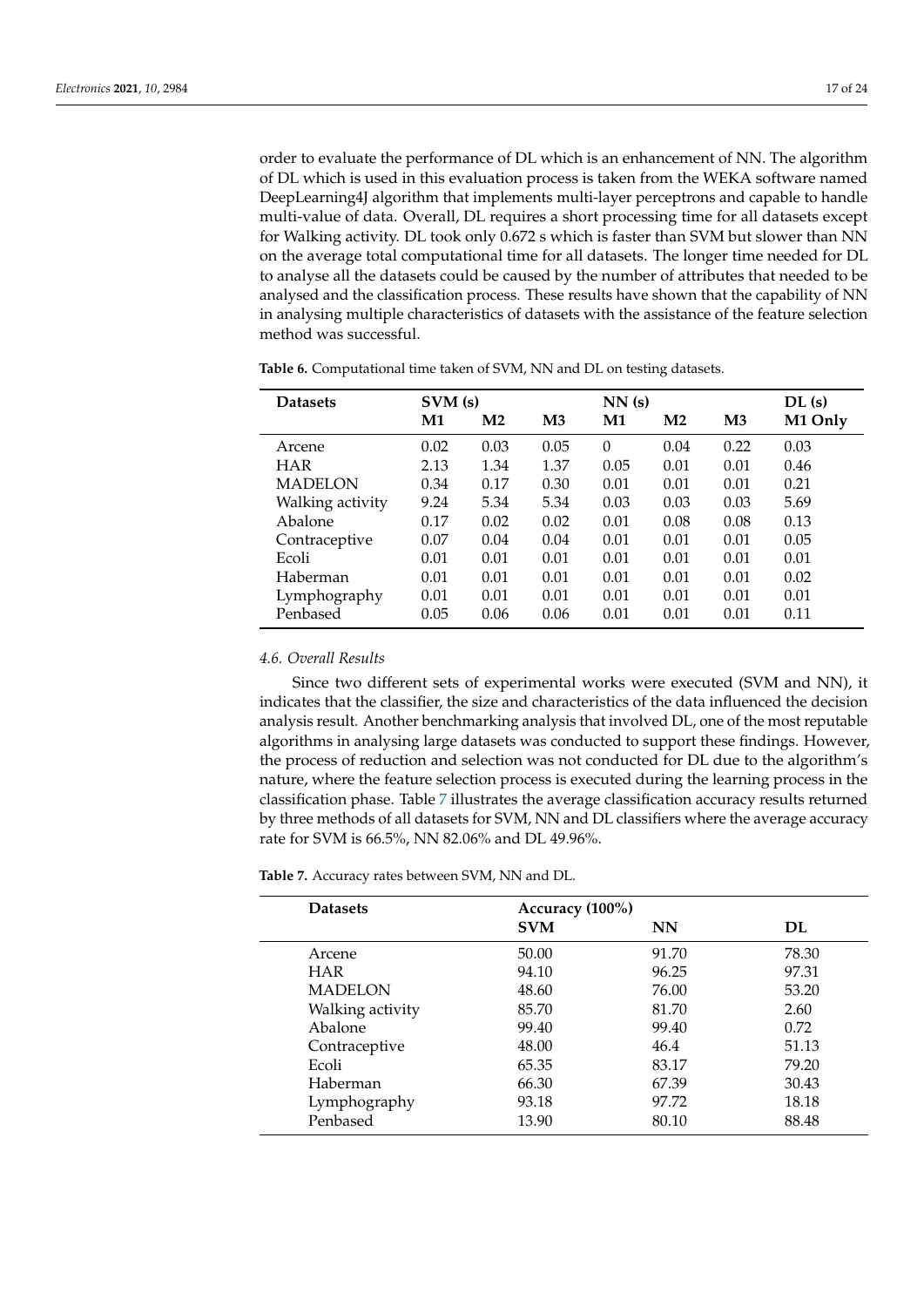The results show that the classifiers equally achieved significant results for the HAR dataset by returning a greater accuracy rate of 94% even though the attribute had been reduced to 90%. This might be influenced by the dataset's size, where more than 10,000 instances could supply sufficient information to the classifier. Arcene was found to have the highest number of features among the other datasets, and the NN successfully proved its ability to classify large features compared to DL using the selected attribute set determined by the proposed work. Furthermore, the NN proved its capability in analysing a different variety of values of large datasets, able to contribute to the healthcare field. Surprisingly, DL was unable to achieve high-performance on Walking activity, Abalone and Lymphography datasets even though no pre-processing phase was conducted. This may be caused by the number of attributes for these three datasets, which is too small to be analysed during the classification learning process. Overall, the results have shown that NN, with the assistance of the proposed work, was able to achieve a significant accuracy rate consistently compared to the other two combinations, SVM and DL.

In addition, the performance of the proposed method was also evaluated using mean absolute error (MAE) measurements, which are employed to identify the error rate of the testing set of the overall dataset and for continuous variables. MAE was also used to evaluate the quality of the machine learning method. The MAE is calculated based on the average over the test sample of the absolute differences between the prediction and actual observation where all individual differences have equal weight. If the value is smaller (usually in the range of zero and infinity), it indicates that the analysis process and the proposed method are performed well.

$$
\text{MAE} = \frac{\sum_{(u,i) \in T} |r_{u,i} - r_{u,i}|}{|T|}
$$
(3)

Tables [8](#page-17-0)-10 display the MAE of the proposed work with SVM and NN and its benchmarking method, DL. Overall, the MAE rates of the NN are better compared to the SVM and DL. The average MAE rates for the proposed work on each classifier are 0.21 for the SVM, 0.13 for the NN and 0.37 for the DL, as shown in the tables. The obtained MAE rates also indicate that the Abalone dataset was successfully classified with the optimised datasets returning the lowest MAE values for both classifiers but not for DL. DL returned the highest MAE for Abalone, and therefore, failed to classify the dataset correctly where it only returned an accuracy rate of 0.72%.

<span id="page-17-0"></span>**Table 8.** Mean absolute error of the proposed work with SVM classifier.

| <b>Datasets</b>  | Mean Absolute Error |                |               |  |  |  |
|------------------|---------------------|----------------|---------------|--|--|--|
|                  | M1                  | M <sub>2</sub> | $\mathbf{M}3$ |  |  |  |
| Arcene           | 0.5000              | 0.5000         | 0.5000        |  |  |  |
| <b>HAR</b>       | 0.0195              | 0.1945         | 0.1721        |  |  |  |
| <b>MADELON</b>   | 0.5141              | 0.5051         | 0.5141        |  |  |  |
| Walking activity | 0.013               | 0.0372         | 0.0491        |  |  |  |
| Abalone          | 0.0064              | 0.0064         | 0.0064        |  |  |  |
| Contraceptive    | 0.3469              | 0.3122         | 0.3122        |  |  |  |
| Ecoli            | 0.0860              | 0.0860         | 0.0860        |  |  |  |
| Haberman         | 0.3370              | 0.3152         | 0.3152        |  |  |  |
| Lymphography     | 0.0682              | 0.0682         | 0.0682        |  |  |  |
| Penbased         | 0.1721              | 0.1733         | 0.1733        |  |  |  |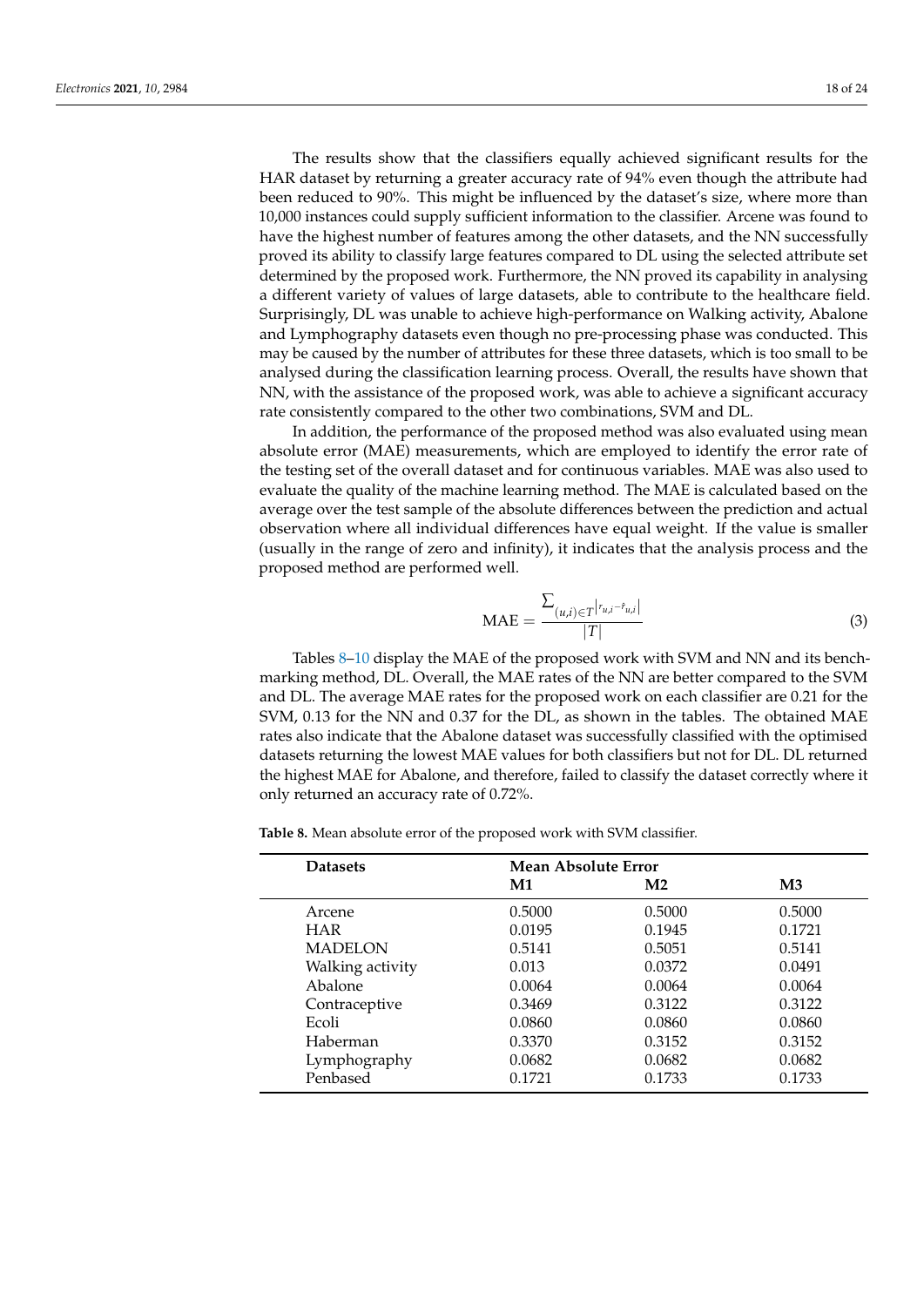| <b>Datasets</b>  | Mean Absolute Error |                |               |  |  |  |
|------------------|---------------------|----------------|---------------|--|--|--|
|                  | $\mathbf{M1}$       | M <sub>2</sub> | $\mathbf{M}3$ |  |  |  |
| Arcene           | 0.1092              | 0.1526         | 0.1324        |  |  |  |
| <b>HAR</b>       | 0.0134              | 0.2124         | 0.1927        |  |  |  |
| <b>MADELON</b>   | 0.2631              | 0.5018         | 0.5040        |  |  |  |
| Walking activity | 0.0239              | 0.0372         | 0.0491        |  |  |  |
| Abalone          | 0.0150              | 0.0150         | 0.0150        |  |  |  |
| Contraceptive    | 0.3886              | 0.3594         | 0.3594        |  |  |  |
| Ecoli            | 0.0576              | 0.0576         | 0.0576        |  |  |  |
| Haberman         | 0.4063              | 0.3745         | 0.3745        |  |  |  |
| Lymphography     | 0.0202              | 0.0551         | 0.0911        |  |  |  |
| Penbased         | 0.0492              | 0.0540         | 0.0540        |  |  |  |

**Table 9.** Mean absolute error of the proposed work with neural network classifier.

<span id="page-18-0"></span>**Table 10.** Mean absolute error of deep learning classification process.

| Mean Absolute Error |
|---------------------|
| 0.2704              |
| 0.0120              |
| 0.4742              |
| 0.0876              |
| 0.9701              |
| 0.3840              |
| 0.1152              |
| 0.6083              |
| 0.6924              |
| 0.0550              |
|                     |

#### *4.7. Comparison of Results between Proposed Work and Other Benchmark Methods*

The average results of the proposed work for each classifier and datasets except the Walking activities were also compared with other similar research works. This is because, to the best of our knowledge, the Walking activities dataset has not been used in experimental work related to the feature selection process. Most research tends to use the HAR dataset instead of the Walking-activities dataset, given they are similar with regard to their data characteristics and background. In this study, both HAR and Walking activities were used for the purpose of evaluating the ability of the proposed work in handling the large size of the datasets either the attribute or the instance.

Table [11](#page-19-1) shows the average accuracy rates between the proposed work and the selected benchmark methods; the latter were selected based on similar findings to that of the proposed work in this study with recent enhanced well-known algorithms. The proposed work is labelled with proposed support vector machine (PSVM), representing the proposed work with the SVM classifier, while proposed neural network (PNN) represents the proposed work with the NN network classifier. The benchmark methods are labelled BM1, BM2 and BM3, where BM1 is the method proposed by [\[72\]](#page-23-4), BM2 is the method proposed by [\[73\]](#page-23-5), BM3 is the work proposed by [\[74\]](#page-23-6) and BM4 proposed by [\[75\]](#page-23-7). In BM1, the proposed feature selection is based on the unsupervised deep sparse feature selection, which is used as an efficient iterative algorithm to solve the non-smooth, convex model and to obtain global optimisation with the specified convergence rate. BM2 proposed a multi-agent consensus-MapReduce-based attribute reduction algorithm (MCMAR) with co-evolutionary quantum PSO with self-adaptive memeplexes. Whereas BM3 proposed an instance selection by using locality-sensitive hashing technique for a big dataset with the implementation of K-nearest- neighbour (kNN) as a classifier, and BM4 proposed a feature selection based on ABC and gradient boosting decision tree.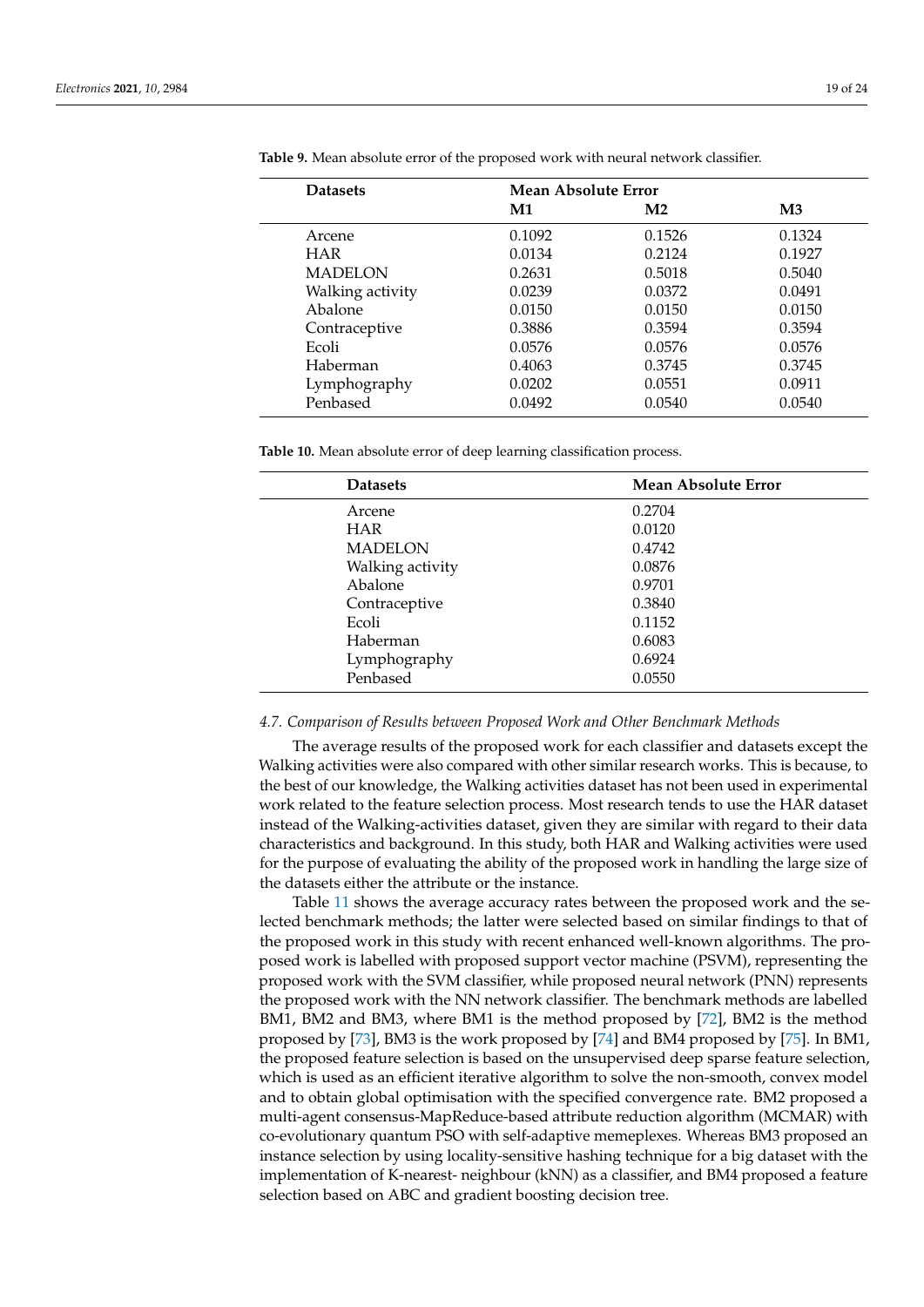| <b>Datasets</b> | Accuracy (100%) |            |           |       |                 |      |  |  |
|-----------------|-----------------|------------|-----------|-------|-----------------|------|--|--|
|                 | <b>PSVM</b>     | <b>PNN</b> | BM1       | BM2   | BM <sub>3</sub> | BM4  |  |  |
| Arcene          | 50              | 91.7       | <b>NA</b> | 87.22 | NΑ              | 80.2 |  |  |
| <b>HAR</b>      | 94.1            | 96.25      | 59.48     | ΝA    | NA              | NA   |  |  |
| <b>MADELON</b>  | 48.6            | 76         | <b>NA</b> | 90.57 | NΑ              | NA   |  |  |
| Abalone         | 99.4            | 99.4       | NA        | NΑ    | 19.84           | NA   |  |  |
| Contraceptive   | 48              | 46.4       | <b>NA</b> | NΑ    | 42.97           | NA   |  |  |
| Penbased        | 13.9            | 80.1       | ΝA        | NΑ    | 99.39           | NΑ   |  |  |

<span id="page-19-1"></span>**Table 11.** Accuracy rates between proposed work and benchmark models.

As shown in Table [11,](#page-19-1) the results of the proposed work with the NN classifier outperformed on three datasets, Arcene, HAR, and Abalone, which were compared to the other three benchmark methods. It indicates that NN and the proposed work can achieve a better result when combined in dealing with large datasets. Several numbers are not available in the results labelled as NA. However, the proposed work with a NN is unable to outperform BM2 on the MADELON dataset and BM3 on the Penbased dataset. Surprisingly, BM2 successfully classified the MADELON dataset achieving a high accuracy rate; this is because BM2 was implemented in a high-performance computer with Apache Hadoop architecture to execute the entire analysis process considering all features of the dataset. The proposed method was also unable to outperform the BM3 for the Penbased dataset, where the BM3 returned almost 100% of the accuracy rate. It has been shown that the BM3 was suitable for handling constant values such as feature vectors compared to NN, which returned only 80.1%. Even though the proposed method has a lower accuracy rate on the MADELON dataset than BM2, it indicates that an accuracy rate higher than 70% can be achieved during the analysis process when reducing the original dataset features. This result also indicates that a significant classification accuracy rate can be achieved without using complex data analysis architecture.

#### *4.8. Results of the Statistical Analysis*

To validate the overall results, statistical analysis one way ANOVA, Turkey HSD test was conducted for both classification results with SVM, NN and DL classifiers. All three classifiers were compared with 10 average accuracy values. The P-value returned 0.048 which is lower than the significance level (means), 0.05 and the F-statistic returned 3.403. Therefore, the outcome of this test indicated that among these three classifiers, one achieved a statistically significant result, the NN classifier, even though the *p*-value has a slight difference with the significance level. This result has also proved that the NN classifier could obtain better results with the assistance of the feature selection process.

#### <span id="page-19-0"></span>**5. Conclusions**

Analysing big data requires many complex processes, including data pre-processing, data reduction, and data selection, all of which have their own complex phases that need further analysis using effective methods. Therefore, data scientists must propose an effective and efficient approach, method, or any other method to assist correct decisionmaking. This paper proposed an alternative data extracting method integrating the CFS method with the assistance of the BFS algorithm and the DRSA was named as a hybrid CFS-DRSA method. Ten multivariate datasets were used to evaluate the efficiency of the proposed method. The results indicate that the hybrid CFS-DRSA method could be used for the big data extracting process.

This proposed work has overcame and contributed in two issues associated with big data: (i) large data volumes, and (ii) the different variety of datasets. Firstly, CFS-DRSA was able to identify the uncorrelated and inconsistent attributes during the decision analysis process. Therefore, only the optimised attribute will be retained and used for the decisionmaking task. Secondly, with the combination with any classifiers like NN, CFS-DRSA can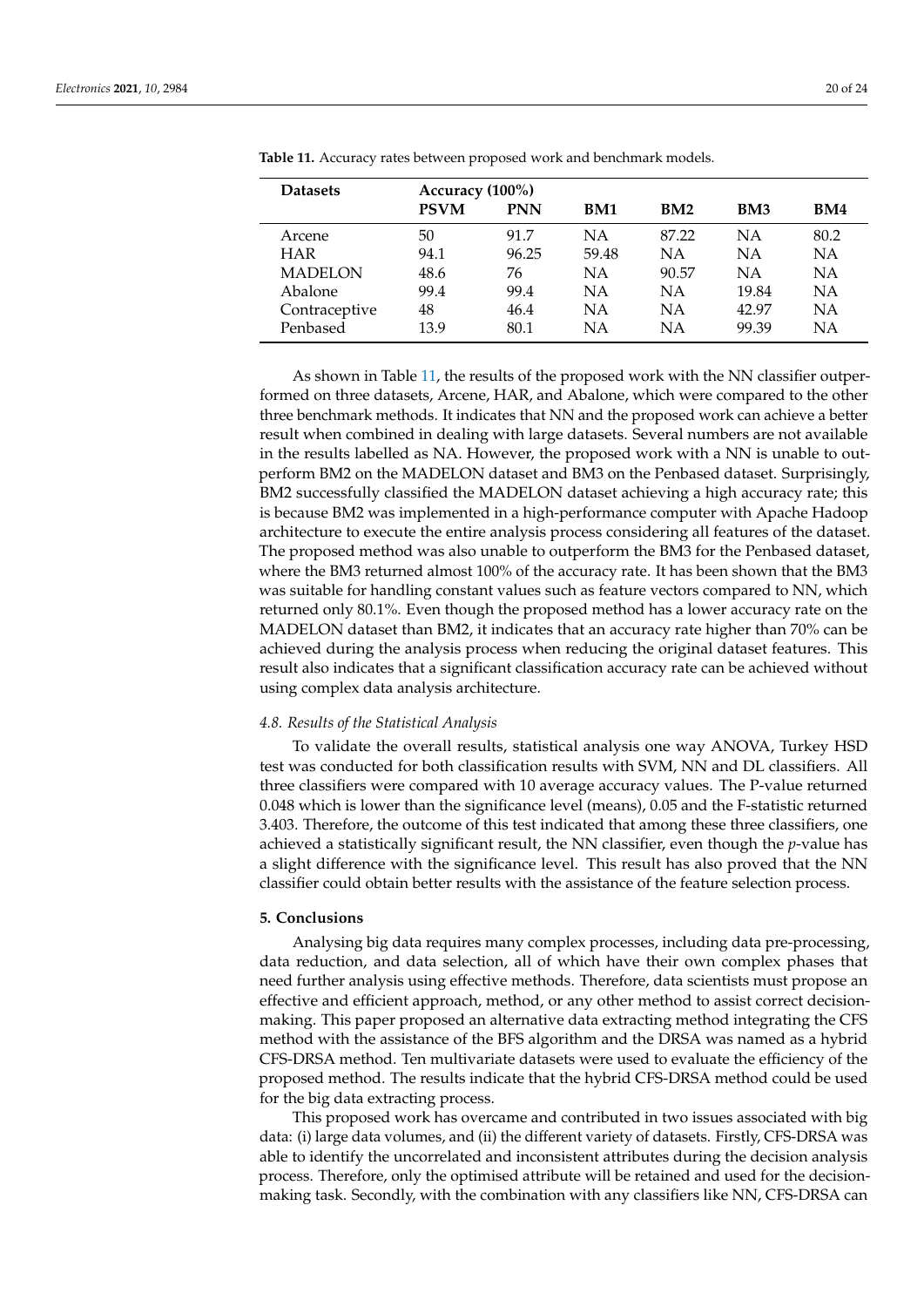assist decision-analysts in making an effective decision in any application, particularly those involving big data such as the internet of things (IoT), healthcare, business operations and transportation systems. Third, theoretically, the combination of CFS and DRSA and the whole process provides an alternative to any researchers or even decision makers in dealing with large datasets, especially with hardware and software restrictions. Moreover,it could be a constructive guideline for any novice researchers new to the decision analysis process to follow the provided steps and algorithms.

The results also show that it is essential to construct and select a suitable approach appropriately in conducting effective decision-making. For example, if datasets consist of imbalanced and inconsistent datasets, a suitable method capable of handling that kind of problem should be applied to avoid low-performance accuracy. Therefore, the proposed feature extracting method should be considered as an alternative solution in data analysis process and a step-by-step guideline in feature selection process. The researchers especially the novice could refer to the proposed framework and algorithm could follow this work when dealing with big data and the analysis tools.

Overall, it can be concluded that a large dataset requires a pre-processing phase especially on feature selection process to increase the performance of the hardware, software and the analysis method such as classifier. However, there are a few limitations to this proposed work: (i) the experiments were executed using a personal computer with low specification which unable to return a few results when using certain methods and algorithms, (ii) the proposed algorithms were executed serially , thus, it needs to be repeated several time if more than one dataset being tested, and (iii) several software applications such as WEKA, Ms. Excel and jMAF were needed to execute the entire process.

In the future, it will be more beneficial if the proposed method could be implemented and tested using a high-performance computer. Thus, the computational time could be decreased especially when the parallel computing approach is included. It is also preferable to apply large memory space so that the larger size of data could be tested and the development of one unique software that able to precisely execute all the defined processes. Finally, another combination of recent well-known feature selection methods could be tested using the same datasets.

**Author Contributions:** Conceptualization, A.S.; investigation, E.H.-V.; resources, O.K.; writing original draft preparation, M.M.; supervision, H.F.; project administration, R.G.C. All authors have read and agreed to the published version of the manuscript.

**Funding:** This work was supported/funded by the Ministry of Higher Education under the Fundamental Research Grant Scheme (FRGS/1/2018/ICT04/UTM/01/1). The authors sincerely thank Universiti Teknologi Malaysia (UTM) under Research University Grant Vot-20H04, Malaysia Research University Network (MRUN) Vot 4L876, for the completion of the research. The work and the contribution were also supported by the SPEV project, University of Hradec Kralove, Faculty of Informatics and Management, Czech Republic (ID: 2102–2021), "Smart Solutions in Ubiquitous Computing Environments". We are also grateful for the support of students Sebastien Mambou in consultations regarding application aspects.

**Conflicts of Interest:** The authors declare no conflict of interest.

## **References**

- <span id="page-20-0"></span>1. Durbach, I.N.; Stewart, T.J. Modeling uncertainty in multi-criteria decision analysis. *Eur. J. Oper. Res.* **2012**, *223*, 1–14. [\[CrossRef\]](http://doi.org/10.1016/j.ejor.2012.04.038)
- <span id="page-20-1"></span>2. Kai, Z.; Jianming, Z.; Zhi, W.W. Novel fuzzy rough set models and corresponding applications to multi-criteria decision-making. *Fuzzy Sets Syst.* **2019**, *1*, 1–35.
- <span id="page-20-2"></span>3. Akram, M.; Ali, G.; Alcantud, J.C.R. New decision-making hybrid model: intuitionistic fuzzy N-soft rough sets. *Soft Comput.* **2019**, *23*, 9853–9868. [\[CrossRef\]](http://dx.doi.org/10.1007/s00500-019-03903-w)
- <span id="page-20-3"></span>4. Greco, S.; Matarazzo, B.; Słowiński, R. Multicriteria classification by dominance-based rough set approach. In *Handbook of Data Mining and Knowledge Discovery*; Oxford University Press: New York, NY, USA, 2002, pp. 1–14.
- <span id="page-20-4"></span>5. Rui, Z.; Feiping, N.; Xuelong, L.; Xian, W. Feature selection with multi-view data: A survey. *Inf. Fusion* **2019**, *50*, 158–167.
- <span id="page-20-5"></span>6. Azar, A.T.; Inbarani, H.H.; Renuga Devi, K. Improved dominance rough set-based classification system. *Neural Comput. Appl.* **2016**, *28*, 2231–2246. [\[CrossRef\]](http://dx.doi.org/10.1007/s00521-016-2177-z)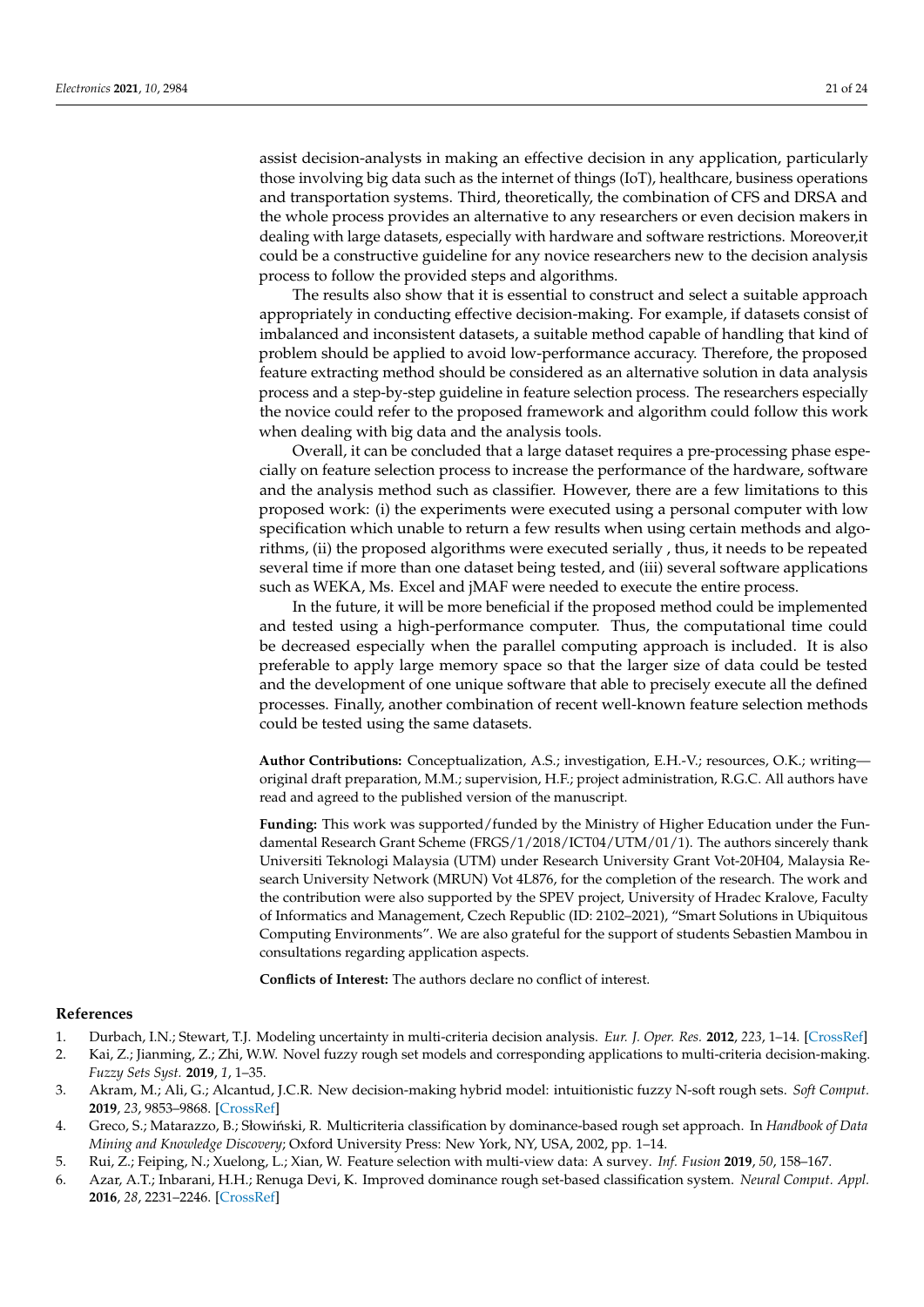- <span id="page-21-0"></span>7. Kamaci, H. Selectivity analysis of parameters in soft set and its effect on decision making. *Int. J. Mach. Learn. Cybern.* **2019**, *11*, 313–324. [\[CrossRef\]](http://dx.doi.org/10.1007/s13042-019-00975-w)
- <span id="page-21-1"></span>8. Chen, K.; Zhou, F.Y.; Yuan, X.F. Hybrid particle swarm optimization with spiral-shaped mechanism for feature selection. *Expert Syst. Appl.* **2019**, *128*, 140–156. [\[CrossRef\]](http://dx.doi.org/10.1016/j.eswa.2019.03.039)
- <span id="page-21-2"></span>9. Ma, X.; Liu, Q.; Zhan, J. A survey of decision making methods based on certain hybrid soft set models. *Artif. Intell. Rev.* **2017**, *47*, 507–530. [\[CrossRef\]](http://dx.doi.org/10.1007/s10462-016-9490-x)
- <span id="page-21-3"></span>10. Zhang, Q.; Yang, L.T.; Chen, Z.; Li, P. A survey on deep learning for big data. *Inf. Fusion* **2018**, *42*, 146–157. [\[CrossRef\]](http://dx.doi.org/10.1016/j.inffus.2017.10.006)
- <span id="page-21-4"></span>11. Awais, A.; Murad, K.; Anand, P.; Din, S.; Rathore, M.M.; Jeon, G.; Choi, G.S. Toward modeling and optimization of features selection in Big Data based social Internet of Things. *Future Gener. Comput. Syst.* **2017**, *82*, 715–726.
- <span id="page-21-5"></span>12. Robin, G.; Michel, P.J.; Tuleau-Malot, C.; Nathalie, V.V. Random Forests for Big Data. *Big Data Res.* **2018**, *9*, 28–46.
- <span id="page-21-6"></span>13. Palma-Mendoza, R.J.; De-Marcos, L.; Rodriguez, D.; Alonso-Betanzos, A. Distributed correlation-based feature selection in spark. *Inf. Sci.* **2019**, *496*, 287–299. [\[CrossRef\]](http://dx.doi.org/10.1016/j.ins.2018.10.052)
- <span id="page-21-7"></span>14. Ko, Y.C.; Fujita, H. An evidential analytics for buried information in big data samples: Case study of semiconductor manufacturing. *Inf. Sci.* **2019**, *486*, 190–203. [\[CrossRef\]](http://dx.doi.org/10.1016/j.ins.2019.01.079)
- <span id="page-21-8"></span>15. Mohamad, M.; Selamat, A.; Krejcar, O.; Fujita, H.; Wu, T. An analysis on new hybrid parameter selection model performance over big data set. *Knowl.-Based Syst.* **2020**, *192*, 105441. [\[CrossRef\]](http://dx.doi.org/10.1016/j.knosys.2019.105441)
- <span id="page-21-9"></span>16. Liu, Y.; Qin, K.; Martinez, L. Improving decision making approaches based on fuzzy soft sets and rough soft sets. *Appl. Soft Comput. J.* **2018**, *65*, 320–332. [\[CrossRef\]](http://dx.doi.org/10.1016/j.asoc.2018.01.012)
- <span id="page-21-10"></span>17. Chen, Z.; He, C.; He, Z.; Chen, M. BD-ADOPT: A hybrid DCOP algorithm with best-first and depth-first search strategies. *Artif. Intell. Rev.* **2018**, *50*, 161–199. [\[CrossRef\]](http://dx.doi.org/10.1007/s10462-017-9540-z)
- <span id="page-21-11"></span>18. Jing, Y.; Li, T.; Huang, J.; Zhang, Y. An incremental attribute reduction approach based on knowledge granularity under the attribute generalization. *Int. J. Approx. Reason.* **2016**, *76*, 80–95. [\[CrossRef\]](http://dx.doi.org/10.1016/j.ijar.2016.05.001)
- <span id="page-21-12"></span>19. Kowshalya, A.M.; Madhumathi, R.; Gopika, N. Correlation Based Feature Selection Algorithms for Varying Datasets of Different Dimensionality. *Wirel. Pers. Commun.* **2019**, *108*, 1977–1993. [\[CrossRef\]](http://dx.doi.org/10.1007/s11277-019-06504-w)
- <span id="page-21-13"></span>20. Raza, M.S.; Qamar, U. An incremental dependency calculation technique for feature selection using rough sets. *Inf. Sci.* **2016**, *343–344*, 41–65. [\[CrossRef\]](http://dx.doi.org/10.1016/j.ins.2016.01.044)
- <span id="page-21-14"></span>21. Meng, Z.; Shi, Z. On quick attribute reduction in decision-theoretic rough set models. *Inf. Sci.* **2016**, *330*, 226–244. [\[CrossRef\]](http://dx.doi.org/10.1016/j.ins.2015.09.057)
- <span id="page-21-15"></span>22. Anisseh, M.; Piri, F.; Shahraki, M.R.; Agamohamadi, F. Fuzzy extension of TOPSIS model for group decision making under multiple criteria. *Artif. Intell. Rev.* **2012**, *38*, 325–338. [\[CrossRef\]](http://dx.doi.org/10.1007/s10462-011-9258-2)
- <span id="page-21-16"></span>23. Feng, F.; Li, C.; Davvaz, B.; Ali, M.I. Soft sets combined with fuzzy sets and rough sets: A tentative approach. *Soft Comput.* **2010**, *14*, 899–911. [\[CrossRef\]](http://dx.doi.org/10.1007/s00500-009-0465-6)
- <span id="page-21-17"></span>24. Pawlak, Z. Rough set approach to knowledge-based decision support. *Eur. J. Oper. Res.* **1997**, *99*, 48–57. [\[CrossRef\]](http://dx.doi.org/10.1016/S0377-2217(96)00382-7)
- <span id="page-21-18"></span>25. Ali, M.I.; Davvaz, B.; Shabir, M. Some properties of generalized rough sets. *Inf. Sci.* **2013**, *224*, 170–179. [\[CrossRef\]](http://dx.doi.org/10.1016/j.ins.2012.10.026)
- <span id="page-21-19"></span>26. Borgonovo, E.; Marinacci, M. Decision analysis under ambiguity. *Eur. J. Oper. Res.* **2015**, *244*, 823–836. [\[CrossRef\]](http://dx.doi.org/10.1016/j.ejor.2015.02.001)
- 27. Karami, J.; Alimohammadi, A.; Seifouri, T. Water quality analysis using a variable consistency dominance-based rough set approach. *Comput. Environ. Urban Syst.* **2014**, *43*, 25–33. [\[CrossRef\]](http://dx.doi.org/10.1016/j.compenvurbsys.2013.09.005)
- <span id="page-21-20"></span>28. Li, P.; Wu, J.; Qian, H. Ground water quality assessment based on rough sets attribute reduction and TOPSIS method in a semi-arid area, China. *Environ. Monit. Assess.* **2012**, *184*, 4841–4854. [\[CrossRef\]](http://dx.doi.org/10.1007/s10661-011-2306-1) [\[PubMed\]](http://www.ncbi.nlm.nih.gov/pubmed/21894505)
- <span id="page-21-21"></span>29. Salvatore, G.; Benedetto, M.; Roman, S. Dominance-based Rough Set Approach to decision under uncertainty and time preference. *Ann. Oper. Res.* **2010**, *176*, 41–75. [\[CrossRef\]](http://dx.doi.org/10.1007/s10479-009-0566-8)
- <span id="page-21-22"></span>30. Inuiguchi, M.; Yoshioka, Y.; Kusunoki, Y. Variable-precision dominance-based rough set approach and attribute reduction. *Int. J. Approx. Reason.* **2009**, *50*, 1199–1214. [\[CrossRef\]](http://dx.doi.org/10.1016/j.ijar.2009.02.003)
- <span id="page-21-23"></span>31. Xiao, Z.; Xia, S.; Gong, K.; Li, D. The trapezoidal fuzzy soft set and its application in MCDM. *Appl. Math. Model.* **2012**, *36*, 5844–5855. [\[CrossRef\]](http://dx.doi.org/10.1016/j.apm.2012.01.036)
- <span id="page-21-24"></span>32. Slowinski, R. Knowledge Discovery about Preferences Using the Dominance-Based Rough Set Approach. In *International Conference on Rough Sets and Knowledge Technology*; Springer: Berlin/Heidelberg, Germany, 2010; Volume 4259, pp. 4–5.
- <span id="page-21-25"></span>33. Huang, Q.; Li, T.; Huang, Y.; Yang, X.; Fujita, H. Dynamic dominance rough set approach for processing composite ordered data. *Knowl.-Based Syst.* **2020**, *187*, 104829. [\[CrossRef\]](http://dx.doi.org/10.1016/j.knosys.2019.06.037)
- <span id="page-21-26"></span>34. Abubacker, N.F.; Azman, A.; Doraisamy, S. Correlation-Based Feature Selection for Association Rule Mining in Semantic Annotation of Mammographic. *Attern Recognit. Lett.* **2011**, *32*, 482–493.
- <span id="page-21-27"></span>35. Luan, C.; Dong, G. Experimental identification of hard data sets for classification and feature selection methods with insights on method selection. *Data Knowl. Eng.* **2018**, *118*, 41–51. [\[CrossRef\]](http://dx.doi.org/10.1016/j.datak.2018.09.002)
- <span id="page-21-28"></span>36. Chormunge, S.; Jena, S. Correlation based feature selection with clustering for high dimensional data. *J. Electr. Syst. Inf. Technol.* **2018**, *5*, 542–549. [\[CrossRef\]](http://dx.doi.org/10.1016/j.jesit.2017.06.004)
- <span id="page-21-29"></span>37. Mursalin, M.; Zhang, Y.; Chen, Y.; Chawla, N.V. Automated epileptic seizure detection using improved correlation-based feature selection with random forest classifier. *Neurocomputing* **2017**, *241*, 204–214. [\[CrossRef\]](http://dx.doi.org/10.1016/j.neucom.2017.02.053)
- <span id="page-21-30"></span>38. Jain, I.; Jain, V.K.; Jain, R. Correlation feature selection based improved-Binary Particle Swarm Optimization for gene selection and cancer classification. *Appl. Soft Comput. J.* **2018**, *62*, 203–215. [\[CrossRef\]](http://dx.doi.org/10.1016/j.asoc.2017.09.038)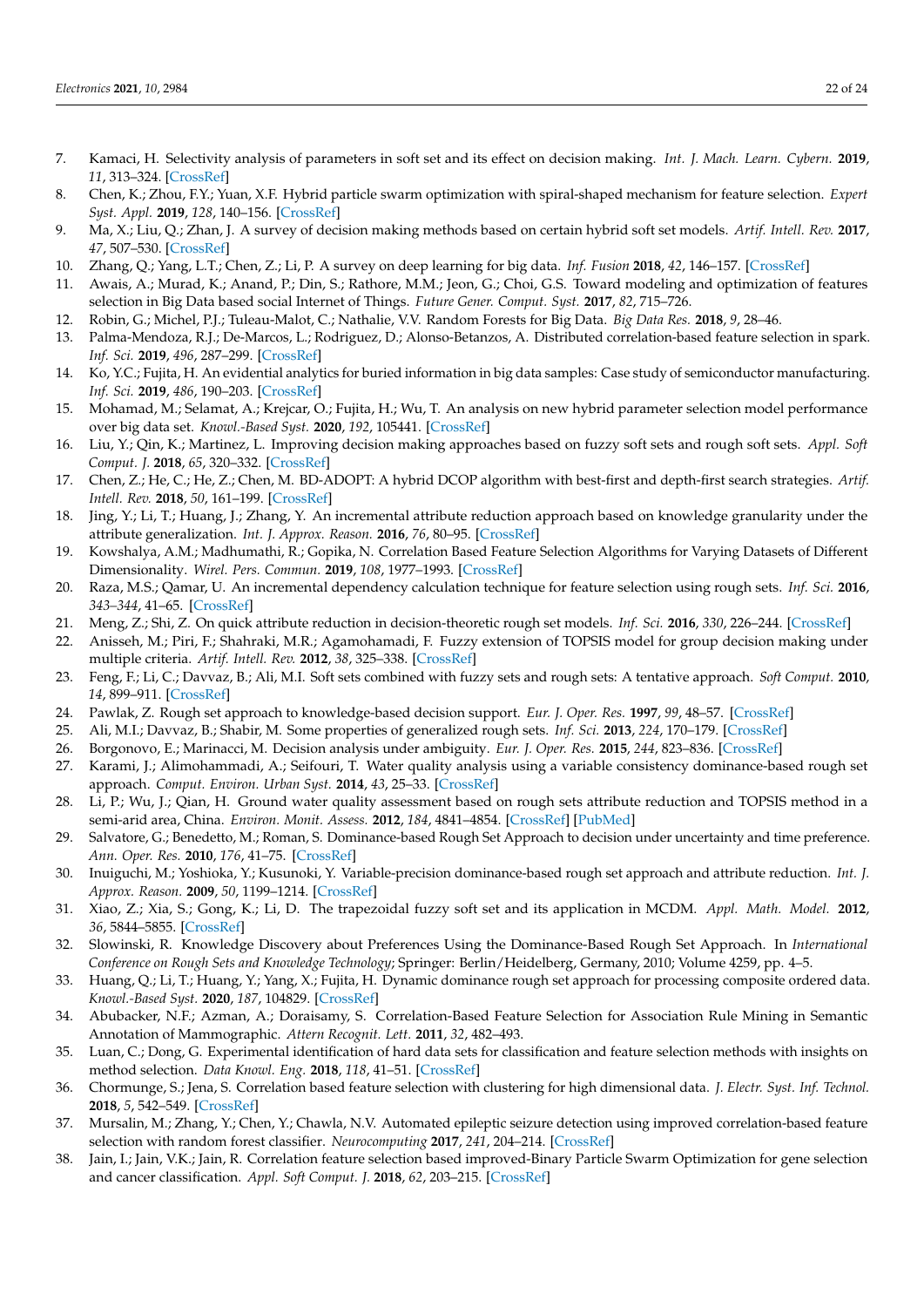- <span id="page-22-0"></span>39. Kim, K.J.; Jun, C.H. Rough set model based feature selection for mixed-type data with feature space decomposition. *Expert Syst. Appl.* **2018**, *103*, 196–205. [\[CrossRef\]](http://dx.doi.org/10.1016/j.eswa.2018.03.010)
- <span id="page-22-1"></span>40. Fr˘asinaru, C.; R ˘aschip, M. Greedy Best-First Search for the Optimal-Size Sorting Network Problem. *Procedia Comput. Sci.* **2019**, *159*, 447–454. [\[CrossRef\]](http://dx.doi.org/10.1016/j.procs.2019.09.199)
- <span id="page-22-2"></span>41. Korf, R.E. Linear-space best-first search. *Artif. Intell.* **1993**, *62*, 41–78. [\[CrossRef\]](http://dx.doi.org/10.1016/0004-3702(93)90045-D)
- <span id="page-22-3"></span>42. Zhang, W.; Sauppe, J.J.; Jacobson, S.H. Comparison of the number of nodes explored by cyclic best first search with depth contour and best first search. *Comput. Oper. Res.* **2021**, *126*, 105129. [\[CrossRef\]](http://dx.doi.org/10.1016/j.cor.2020.105129)
- <span id="page-22-4"></span>43. Shen, K.Y.; Hu, S.K.; Tzeng, G.H. Financial modeling and improvement planning for the life insurance industry by using a rough knowledge based hybrid MCDM model. *Inf. Sci.* **2017**, *375*, 296–313. [\[CrossRef\]](http://dx.doi.org/10.1016/j.ins.2016.09.055)
- <span id="page-22-5"></span>44. Hashem, E.M.; Mabrouk, M.S. A Study of Support Vector Machine Algorithm for Liver Disease Diagnosis. *Am. J. Intell. Syst.* **2014**, *4*, 9–14.
- <span id="page-22-6"></span>45. Vijayanand, R.; Devaraj, D.; Kannapiran, B. Intrusion detection system for wireless mesh network using multiple support vector machine classifiers with genetic-algorithm-based feature selection. *Comput. Secur.* **2018**, *77*, 304–314. [\[CrossRef\]](http://dx.doi.org/10.1016/j.cose.2018.04.010)
- <span id="page-22-7"></span>46. Ahmad, A.; Qamar, U.; Raza, S. Computationally Efficient Approximation Algorithm of Dominance Based Rough Set Approach. In Proceedings of the 2020 22nd International Conference on Advanced Communication Technology (ICACT), Phoenix Park, PyeongChang, Korea, 16–19 February 2020; pp. 571–576.
- <span id="page-22-8"></span>47. Huang, B.; Li, H.; Feng, G.; Zhou, X. Dominance-based rough sets in multi-scale intuitionistic fuzzy decision tables. *Appl. Math. Comput.* **2019**, *348*, 487–512. [\[CrossRef\]](http://dx.doi.org/10.1016/j.amc.2018.12.018)
- <span id="page-22-9"></span>48. Marin, J.; B-trudel, B.; Zaras, K.; Sylla, M. Targeting Poverty and Developing Sustainable Development Objectives for the United Nation's Countries using a Systematic Approach Combining DRSA and Multiple Linear Regressions. *Bull. Appl. Econ.* **2020**, *7*, 1–24. [\[CrossRef\]](http://dx.doi.org/10.47260/bae/721)
- <span id="page-22-10"></span>49. Singh, A.; Misra, S.C. A Dominance based Rough Set analysis for investigating employee perception of safety at workplace and safety compliance. *Saf. Sci.* **2020**, *127*, 104702. [\[CrossRef\]](http://dx.doi.org/10.1016/j.ssci.2020.104702)
- <span id="page-22-11"></span>50. Du, W.S.; Hu, B.Q. Dominance-based rough set approach to incomplete ordered information systems. *Inf. Sci.* **2016**, *346– 347*, 106–129. [\[CrossRef\]](http://dx.doi.org/10.1016/j.ins.2016.01.098)
- <span id="page-22-12"></span>51. Sheeja, T.K.; Kuriakose, A.S. A novel feature selection method using fuzzy rough sets. *Comput. Ind.* **2018**, *97*, 111–121. [\[CrossRef\]](http://dx.doi.org/10.1016/j.compind.2018.01.014)
- <span id="page-22-13"></span>52. Lin, Y.; Li, Y.; Wang, C.; Chen, J. Attribute reduction for multi-label learning with fuzzy rough set. *Knowl.-Based Syst.* **2018**, *152*, 51–61. [\[CrossRef\]](http://dx.doi.org/10.1016/j.knosys.2018.04.004)
- <span id="page-22-14"></span>53. Hassan, N.; Al-Qudah, Y. Fuzzy parameterized complex multi-fuzzy soft set. *J. Phys. Conf. Ser.* **2019**, *1212*, 012016. [\[CrossRef\]](http://dx.doi.org/10.1088/1742-6596/1212/1/012016)
- <span id="page-22-15"></span>54. Ali, A.; Ali, M.I.; Rehman, N. Soft dominance based rough sets with applications in information systems. *Int. J. Approx. Reason.* **2019**, *113*, 171–195. [\[CrossRef\]](http://dx.doi.org/10.1016/j.ijar.2019.06.009)
- <span id="page-22-16"></span>55. Pamucar, D.; Mihaela, I.; Muhammet, D.; Dorin, S.; Ioan, I. A new hybrid fuzzy multi-criteria decision methodology model for prioritizing the alternatives of the hydrogen bus development: A case study from Romania. *Int. J. Hydrog. Energy* **2021**, *46*, 29616–29637. [\[CrossRef\]](http://dx.doi.org/10.1016/j.ijhydene.2020.10.172)
- <span id="page-22-17"></span>56. Pamucar, D.; Muhammet, D.; Ilgin, G.; Milena, P. Fuzzy Hamacher WASPAS decision-making model for advantage prioritization of sustainable supply chain of electric ferry implementation in public transportation. *Environ. Dev. Sustain.* **2021**, *23*, 1–40. [\[CrossRef\]](http://dx.doi.org/10.1007/s10668-021-01742-0)
- <span id="page-22-18"></span>57. Alcantud, J.C.R.; Varela, G.; Santos-Buitrago, B.; Santos-García, G.; Jiménez, M.F. Analysis of survival for lung cancer resections cases with fuzzy and soft set theory in surgical decision making. *PLoS ONE* **2019**, *14*, e0218283. [\[CrossRef\]](http://dx.doi.org/10.1371/journal.pone.0218283)
- <span id="page-22-19"></span>58. Xu, W.; Pan, Y.; Chen, W.; Fu, H. Forecasting corporate failure in the Chinese energy sector: A novel integrated model of deep learning and support vector machine. *Energies* **2019**, *12*, 2251. [\[CrossRef\]](http://dx.doi.org/10.3390/en12122251)
- <span id="page-22-20"></span>59. Wang, Y.; Feng, L. Hybrid feature selection using component co-occurrence based feature relevance measurement. *Expert Syst. Appl.* **2018**, *102*, 83–99. [\[CrossRef\]](http://dx.doi.org/10.1016/j.eswa.2018.01.041)
- <span id="page-22-21"></span>60. Qian, Y.; Liang, X.; Wang, Q.; Liang, J.; Liu, B.; Skowron, A.; Yao, Y.; Ma, J.; Dang, C. Local rough set: A solution to rough data analysis in big data. *Int. J. Approx. Reason.* **2018**, *97*, 38–63. [\[CrossRef\]](http://dx.doi.org/10.1016/j.ijar.2018.01.008)
- <span id="page-22-22"></span>61. Harous, S.; El Menshawy, M.; Serhani, M.A.; Benharref, A. Mobile health architecture for obesity management using sensory and social data. *Inform. Med. Unlocked* **2018**, *10*, 27–44. [\[CrossRef\]](http://dx.doi.org/10.1016/j.imu.2017.12.005)
- <span id="page-22-23"></span>62. Inoubli, W.; Aridhi, S.; Mezni, H.; Maddouri, M.; Nguifo, E.M. An experimental survey on big data frameworks. *Future Gener. Comput. Syst.* **2018**, *86*, 546–564. [\[CrossRef\]](http://dx.doi.org/10.1016/j.future.2018.04.032)
- <span id="page-22-24"></span>63. Manogaran, G.; Varatharajan, R.; Lopez, D.; Kumar, P.M.; Sundarasekar, R.; Thota, C. A new architecture of Internet of Things and big data ecosystem for secured smart healthcare monitoring and alerting system. *Future Gener. Comput. Syst.* **2017**, *82*, 375–387. [\[CrossRef\]](http://dx.doi.org/10.1016/j.future.2017.10.045)
- <span id="page-22-25"></span>64. Greco, S.; Matarazzo, B.; Slowi, R. Dominance-Based Rough Set Multiobjective Optimization. In *Preferences and Decisions*; Springer: Berlin/Heidelberg, Germany, 2010; pp. 225–260.
- <span id="page-22-26"></span>65. Augeri, M.G.; Colombrita, R.; Greco, S.; Lo Certo, a.; Matarazzo, B.; Slowinski, R. Dominance-Based Rough Set Approach to Budget Allocation in Highway Maintenance Activities. *J. Infrastruct. Syst.* **2011**, *17*, 75–85. [\[CrossRef\]](http://dx.doi.org/10.1061/(ASCE)IS.1943-555X.0000051)
- <span id="page-22-27"></span>66. Mohamad, M.; Selamat, A. An Analysis of Rough Set-Based Application Tools in the Decision-Making Process. In *International Conference of Reliable Information and Communication Technology*; Springer: Cham, Switzerland, 2017; Volume 5, pp. 467–474.